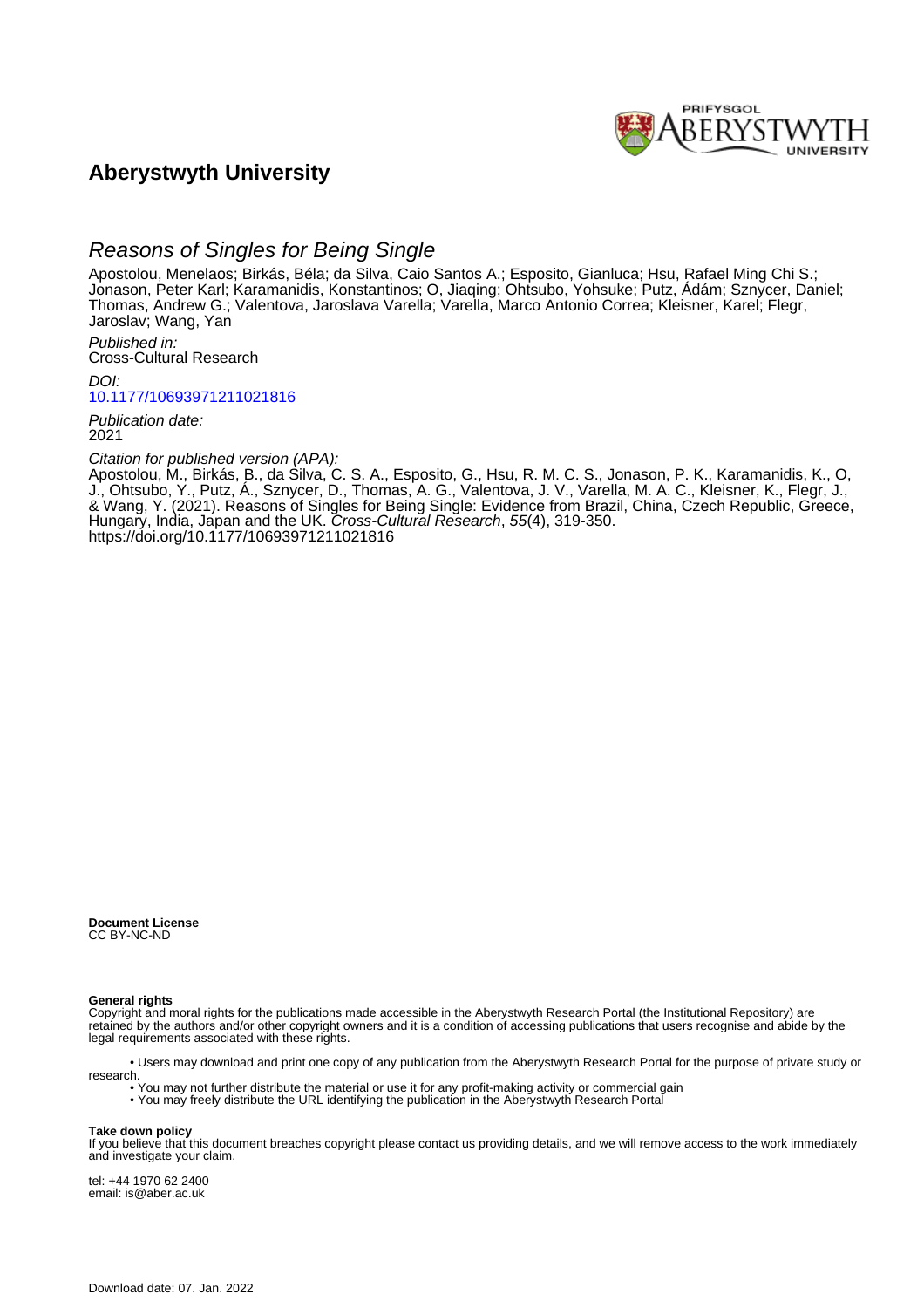Reasons of singles for being single: Evidence from Brazil, China, Czech Republic, Greece, Hungary, India, Japan and the UK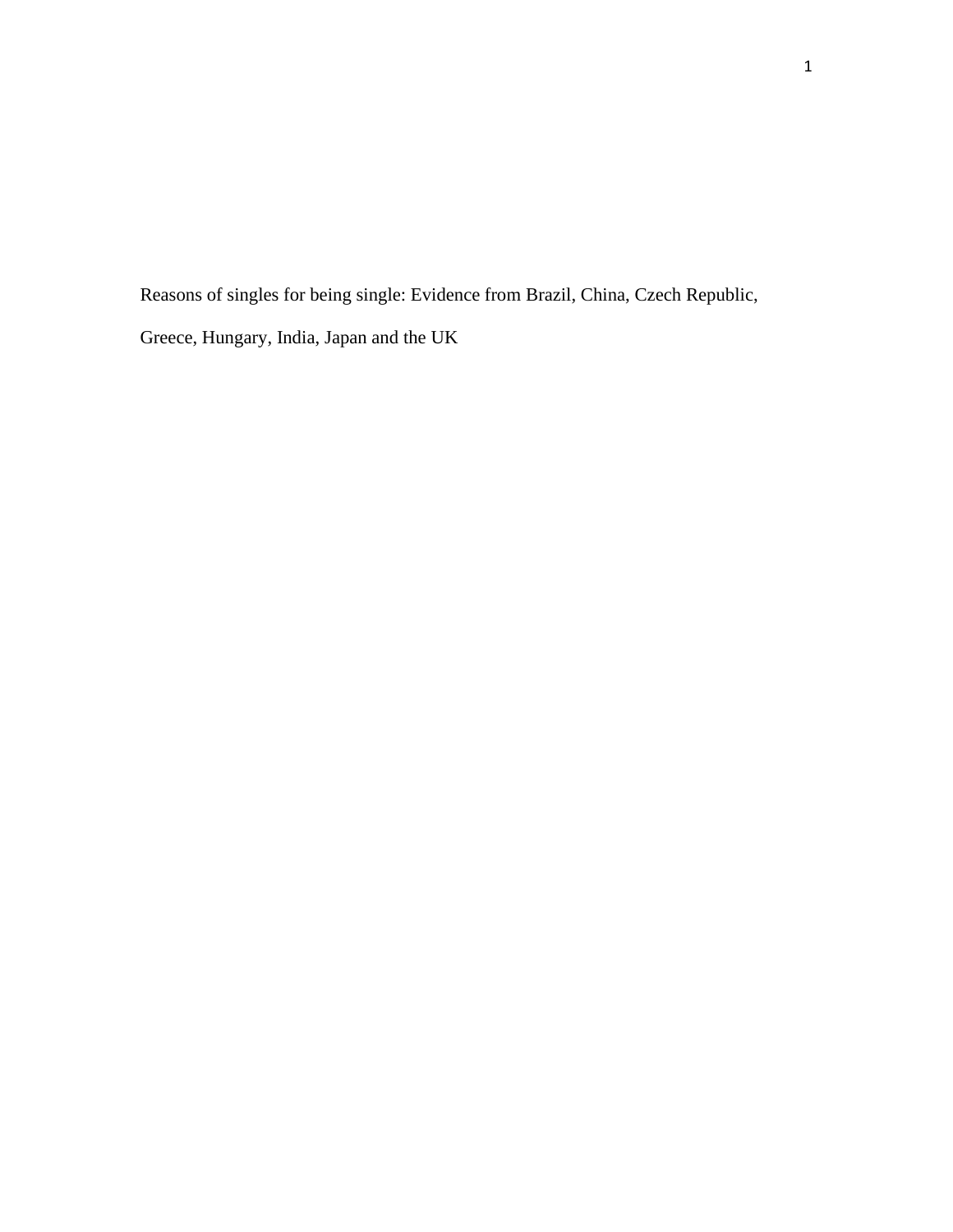#### **Abstract**

The current research aimed to examine the reasons people are single, that is, not in an intimate relationship, across eight different countries--Brazil, China, Czech Republic, Greece, Hungary, India, Japan and the UK. We asked a large cross-cultural sample of single participants ( $N = 6,822$ ) to rate 92 different possible reasons for being single. These reasons were classified into 12 factors, including one's perceived inability to find the right partner, the perception that one is not good at flirting, and the desire to focus on one's career. Significant sex and age effects were found for most factors. The extracted factors were further classified into three separate domains: Perceived poor capacity to attract mates, desiring the freedom of choice, and currently being in between relationships. The domain structure, the relative importance of each factor and domain, and as well as sex and age effects were relatively consistent across countries. There were also important differences however, including the differing effect sizes of sex and age effects between countries.

Keywords: singlehood; evolutionary mismatch; mating; cross-cultural research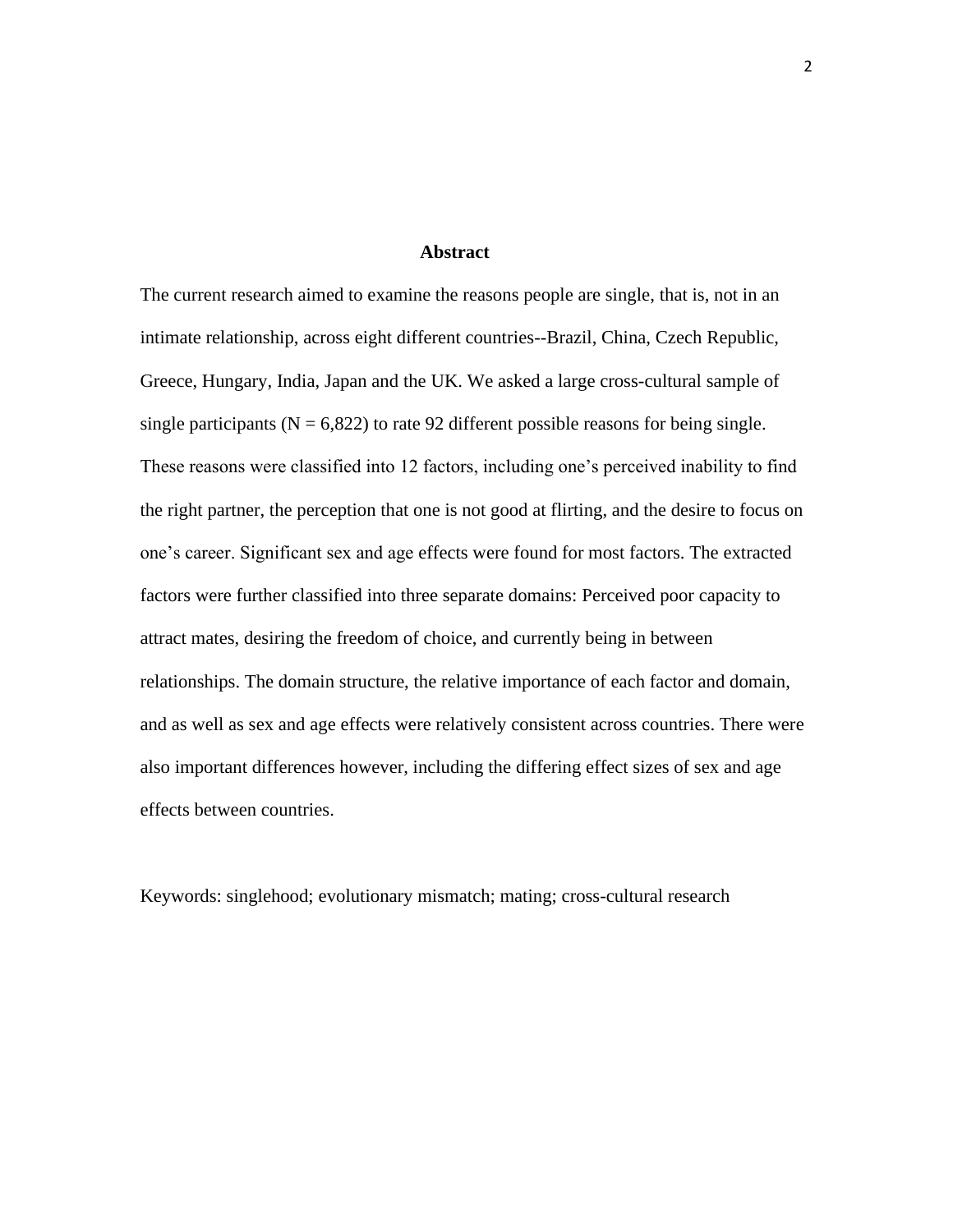# **Introduction**

In most studied human cultures individuals typically form romantic bonds with another person (Fletcher et al., 2015). Nevertheless, a considerable proportion of people living in contemporary societies are single that is, they do not have an intimate partner (Cherlin, 2009; DePaulo & Morris, 2005). To use one example, it has been found that, between one in four and one in three Americans were not in an intimate relationship (Pew Research Center, 2013; Rosenfeld et al., 2015). The relatively high prevalence of singlehood raises the question about its causes, and the current paper aims to examine the reasons why people are not in any form of romantic relationship, in eight different countries. These reasons could be better understood within an evolutionary theoretical framework that will be discussed next.

# **Explaining singlehood**

Previous studies have proposed four main reasons why people are single: 1) fitness advantages (i.e., singlehood could potentially increase one's reproductive success); 2) the result of evolutionary mismatch; 3) issues due to one's own constraints; 4) and because one is currently in between relationships (Apostolou, 2015, 2017;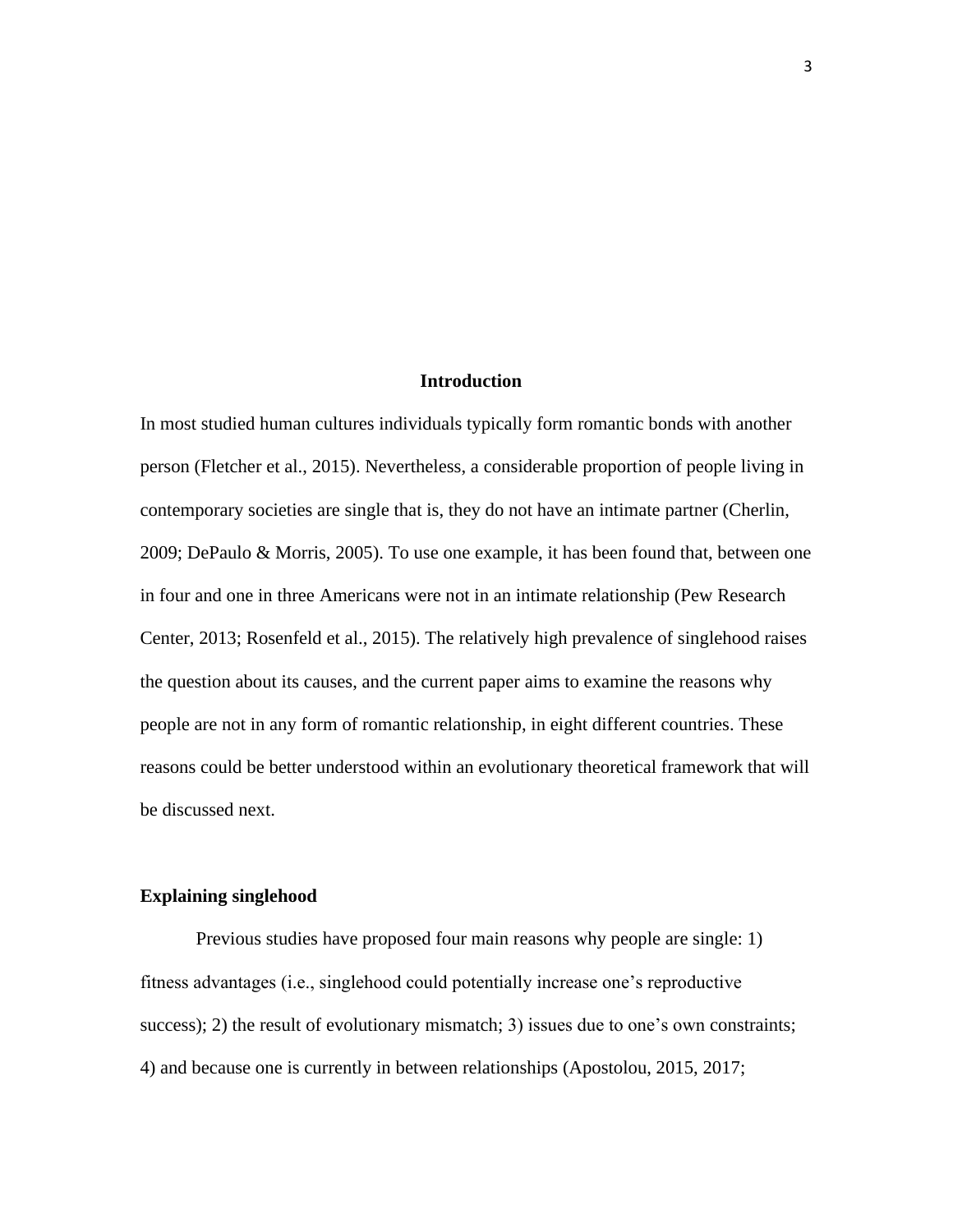Apostolou et al., 2019). In more detail, where one's fitness is concerned, it was theorized that it could potentially be beneficial for young people to divert their limited resources in acquiring a good education and a good job than in attracting and keeping a mate (Apostolou et al., 2020). As these traits are typically highly valued in the mating market (Buss, 2017), the proposition was such that they could serve to enhance their attractiveness to high quality mates at a later stage of their lives. In addition, individuals who possess traits such as good looks, which are highly valued in a casual mate (Buss  $\&$ Schmitt, 2019), can benefit by remaining single and having casual sex with different partners instead of committing to an intimate relationship (Perilloux et al., 2013).

Separately, the evolutionary mismatch theorization would suggest that the psychological mechanisms involved in mating have evolved in a context where mate choice was regulated or dictated. Anthropological, historical and phylogenetic evidence has indicated that, in ancestral pre-industrial societies, the prevalent mode of long-term mating was arranged marriage (Apostolou, 2007, 2010, 2012). Parents would negotiate with other families the marriage of their children with limited input from the latter (Coontz, 2005). In addition, several lines of evidence have likewise indicated that raids and wars were frequent in ancestral human societies, and they would often result in the winning males monopolizing access to women in the group that was conquered (Puts, 2010, 2016).

Although people generally have relatively unrestricted freedom with regard to mate choice in contemporary postindustrial societies, the transition from a preindustrial to a postindustrial context has taken place too rapidly evolutionarily-speaking, for selection forces to adjust mating-related mechanisms adequately to suit the demands of the free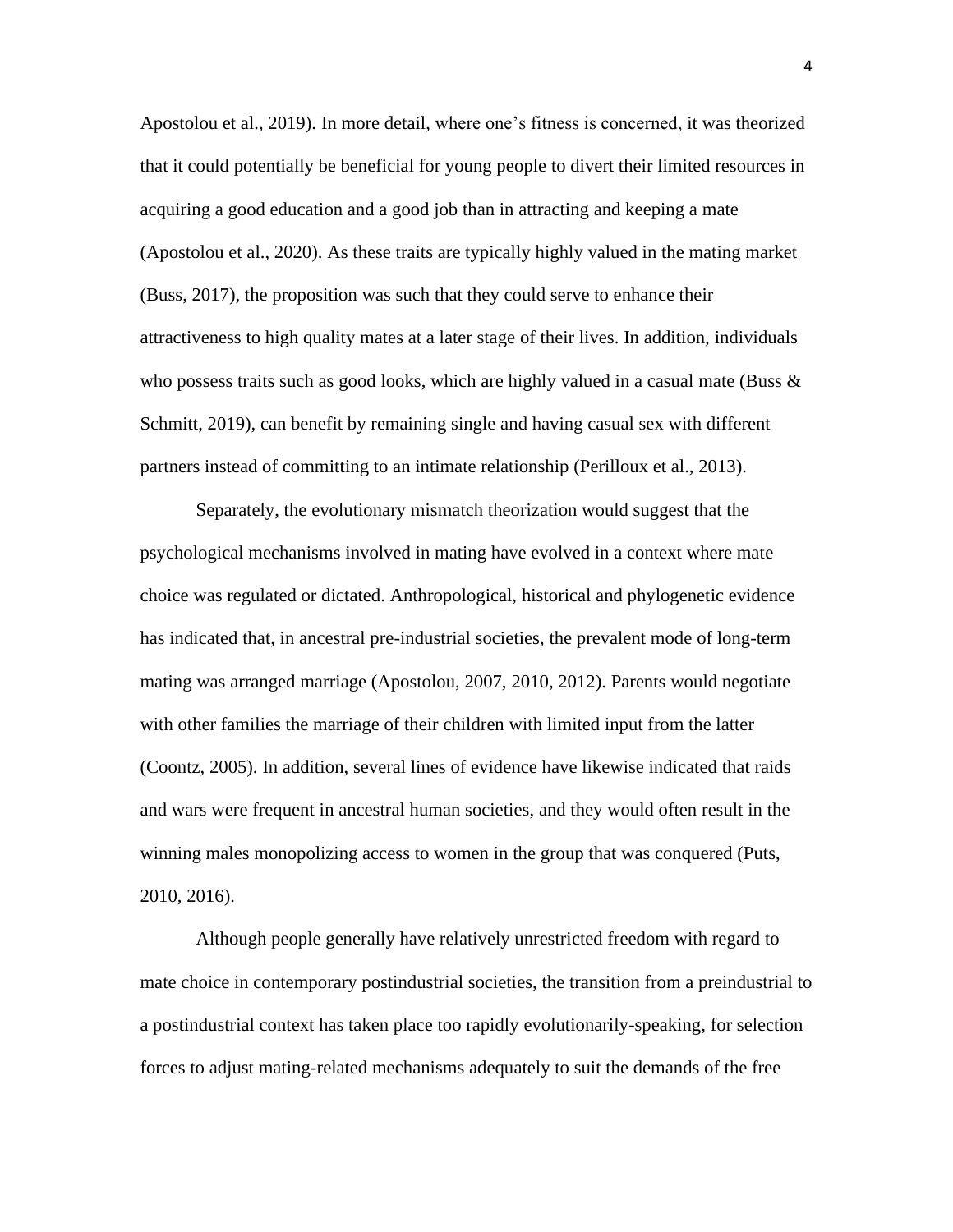mate choice context., As a consequence, which could have resulted in several of these adaptations failing to produce fitness-enhancing outcomes. This mismatch problem (Crawford, 1998; Li, et al., 2017) has been proposed to be one of the main reasons for singlehood (Apostolou, 2015, 2017; see also Goetz et al., 2019).

In addition, personal constraints such as poor physical and mental health, could similarly prevent people from attracting a partner. The presence of such issues might be regarded as undesirable in a prospective partner (see Buss, 2017), or they could have made it difficult to find a mate because such factors could deprive people of the resources needed for being successful in the mating market. Nevertheless, even if people do not face any difficulties in attracting and retaining mates, they may still be single due to a variety of other reasons. Partners might have been unfaithful, or have passed on, or they might have decided to terminate a relationship on their own accord because their mate value has increased, or that their partners' mate value has decreased over time and it has prompted them to find a new partner of a higher mate value (Buss et al., 2017).

#### *Demographic differences*

Humans mate predominantly within pair-bonds where both sexes invest heavily in the relationship and offspring. As a result, both men and women tend to be highly selective about their partners (Stewart-Williams & Thomas, 2013). Thus, we expect pickiness to drive singlehood in both sexes as part of long-term mating strategy (Buss & Schmitt, 1993). However, while the typical levels of parental investment are high for both sexes, their obligatory levels of investment are asymmetrical – men can, and sometimes do, sire children with very little investment (Trivers, 1972). Over time, this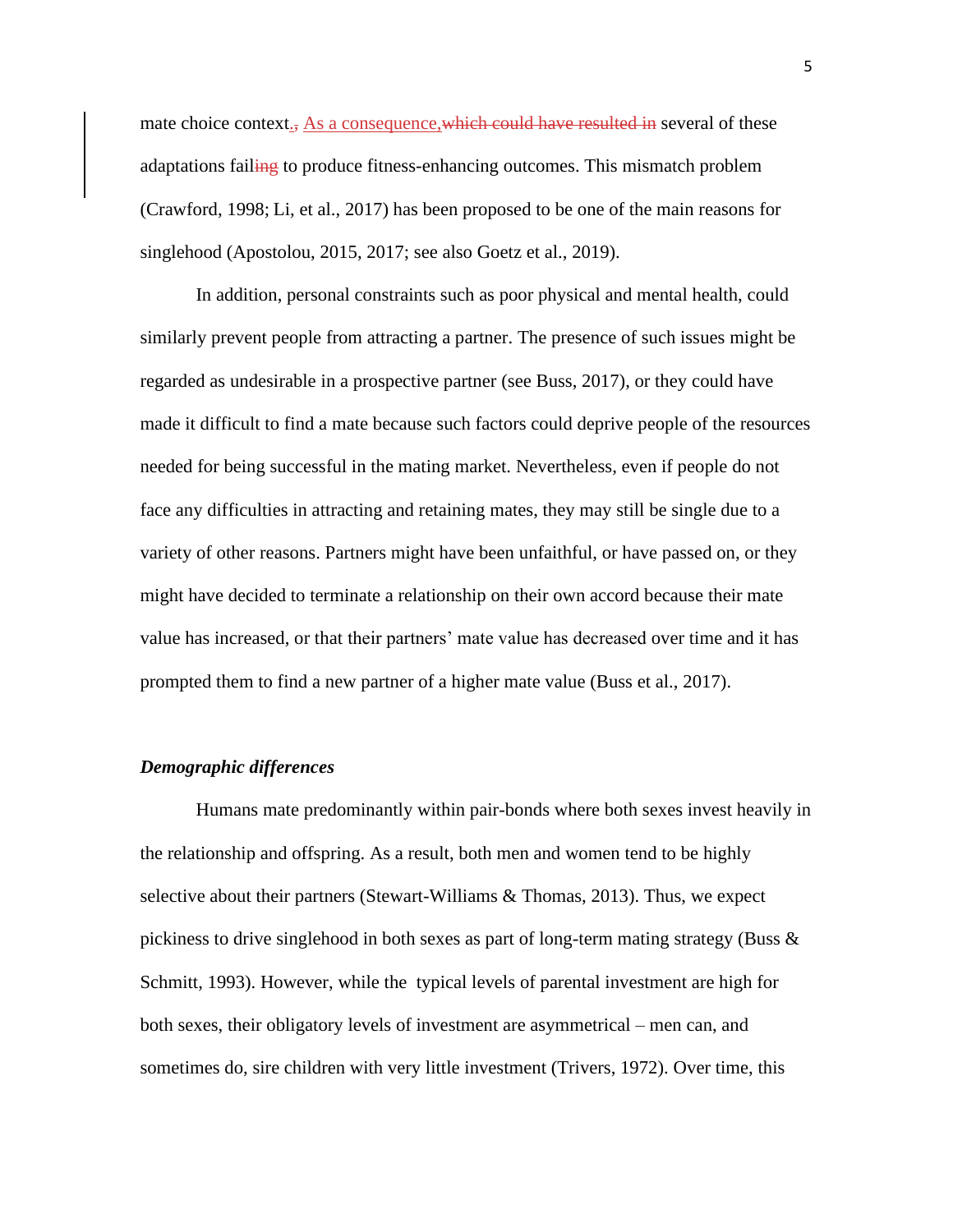asymmetry has led men to evolve a propensity towards uncommitted sex and sexual variety as part of their short-term mating strategy, whereas short-term strategies for women emphasize securing investment and good genes (Buss & Schmitt, 1993; Buss, 2017). Assuming that these reasons are at least in part cognitively accessible, we may expect men and women who are drawn to short-term mating to give qualitatively different reasons for staying single – with men emphasizing that a long-term intimate relationship causes them to forgo mating opportunities with women.

Some of the reasons for singlehood are also likely to differ with age; in addition to the greater need of younger individuals to build up their acquisitions first as indicated previously, developing good flirting skills in order to attract a relatively high value mate also requires having a range of different romantic experiences over an extended period of time, predicting a greater tendency among younger individuals to remain single. Nevertheless, because some older adults might encounter constraints such as a serious health issue or the existence of children from previous relationships, they might also more likely to be single.

#### **Current literature**

The first comprehensive study on this topic with Greek-speaking participants (Apostolou, 2017)identified 76 reasons for being single and, classified them into 16 broad factors, including "difficulties with relationship initiation," "preference for the freedom to flirt around," and "mistrust of other individuals." Subsequently, these factors were classified into three broader domains namely, "Difficulties with relationships," "Freedom of choice," and "Constraints"). Consistent with our theoretical framework here, the first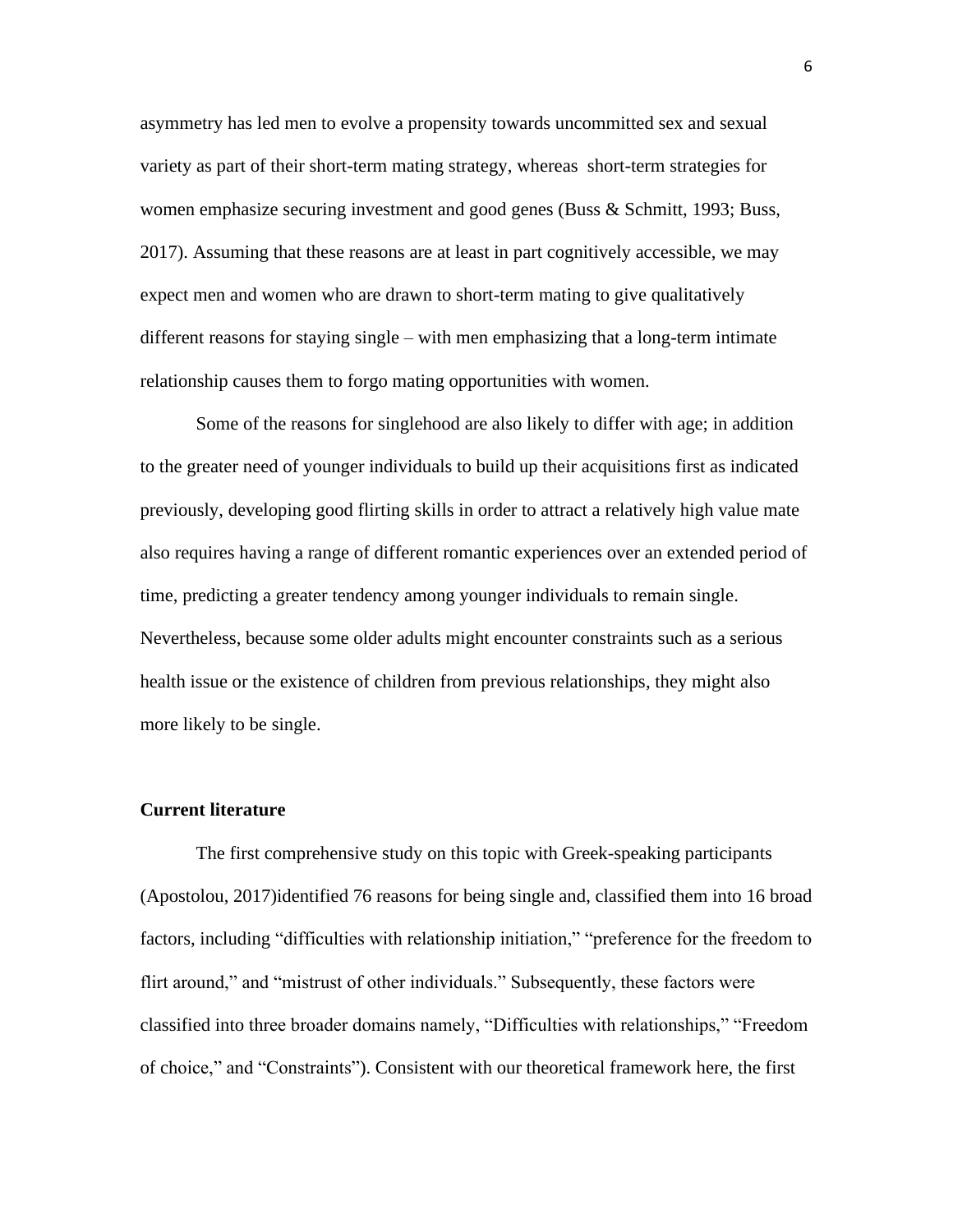factor reflected the mismatch problem, the second singlehood being beneficial for one's fitness, and the third issues due to one's own constraints. Men were predictably found to desire singlehood for the freedom to flirt around, and women were more likely to prefer singlehood if they had negative experiences in a previous relationship. As expected, younger people tended to remain single for the freedom to flirt around, while older people tended to be single if they had a health problem and/or children from previous relationships.

A more recent study combined the reasons identified by Apostolou (2017) with the reasons identified by a qualitative study that analyzed Reddit responses (Apostolou, 2019) into a comprehensive list of 92 reasons for singlehood (Apostolou et al., 2020). Based on the responses of a sample of American participants, it classified these reasons in 18 broad factors. In turn, these factors were classified in four broader domains, namely "Low capacity for courtship," "Freedom," "Constraints from previous relationships" and "Personal constraints." Consistent with our theoretical framework, the first domain reflected the mismatch problem, the second the fitness benefits of being single, and the third and fourth factors people's constraints. It was also found that men were more likely than women to indicate that they were single in order to be free to flirt around, and because they were not into family-making. Younger were more likely than older people to indicate that they were single because they had poor flirting skills, and because they did not like commitment. Finally, studies conducted in the Greek and Chinese cultural contexts, have found that about one in five people who were single, were between relationships; that is, they have recently exited a relationship and had not found yet another partner (Apostolou & Wang, 2019; Apostolou et al., 2019).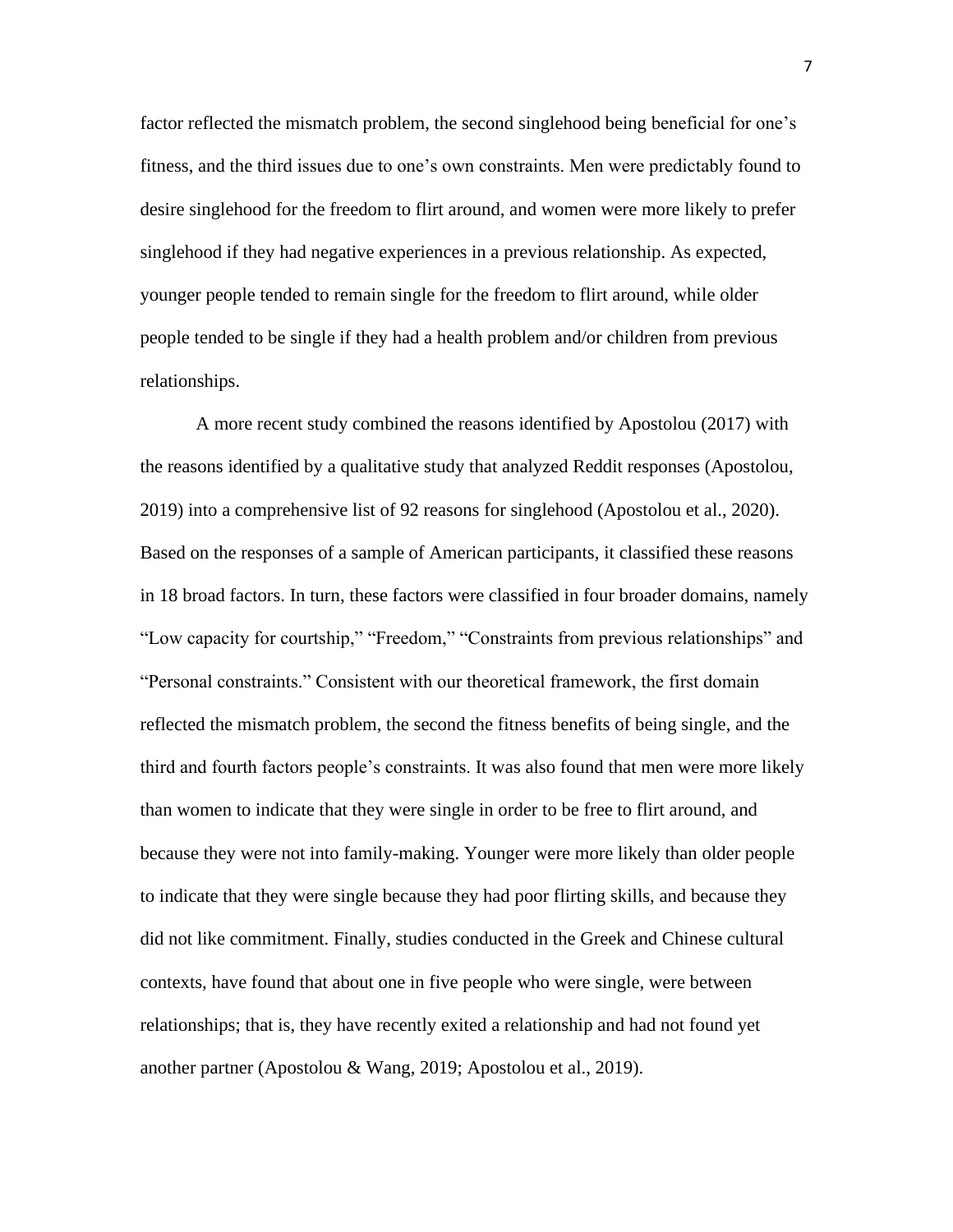#### **The present research**

Taken together, the existing literature has thus far provided broad support for the leading theorizations of singlehood, while at the same time reinforcing the notion that singlehood is a complex phenomenon with many facets. To our knowledge, Apostolou and colleagues' (2020) study, is the only one conducted to date that was based on an attempt to understand the reasons for singlehood among people who were actually single. The current study, aims to advance this line of work by examining the reasons for being single in different cultural contexts. Such endeavor is important in light of the possibility that cultural variations across nations might exist, and hence a cross-cultural examination of the factor structure is imperative in order to ascertain if the findings are generalizable universally. Examining differences and similarities between disparate cultures also allow us to understand to what extent aspects of our mating psychology are static or highly canalized, and which are more sensitive to local cues (Thomas et al., 2020).

We predict that the main reasons for being single would be largely consistent across cultures. On the other hand, cultural factors are expected to affect the reasons for singlehood in some respects. For instance, some cultures tend to place more emphasis on getting a good education and having a good career than others, and we would thus expect that, people would be more likely to be single in those cultures so as to pursue education and career goals. On this basis, we predict that differences in the reasons for being single would arise between cultures.

#### **Methods**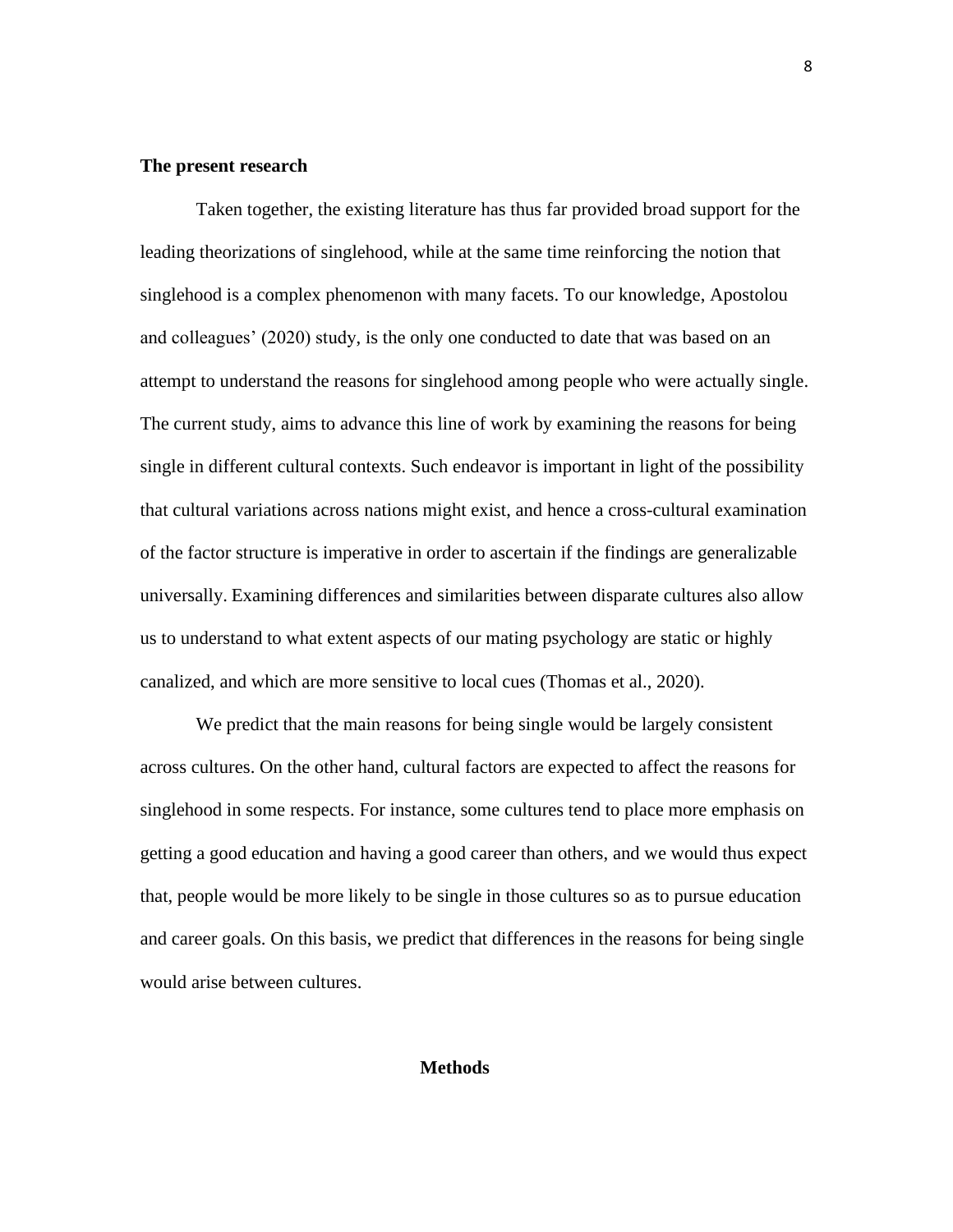# **Participants**

Overall, 6,822 men and women from eight different countries (Brazil, China, Czech Republic, Greece, Hungary, India, Japan and the UK) took part in the study. All studies were conducted online, and participants were recruited using a variety of different survey platforms including MTurk (India), the Cross Marketing Inc. (Japan), Prolific inc., a University's participants' pool, and by word of mouth (UK), Facebook and other social media platforms (Brazil, China, Czech Republic, Greece, and Hungary), and through lists of participants from previous studies who have agreed to be contacted for future studies, and via a call for participants that was published in the university's journal (Brazil). Participants in the Indian and Japanese samples, and some from the UK sample who participated via Prolific, did receive monetary reimbursement for their participation. UK participants who were recruited through the participants' pool received course credits, while those that were recruited through word of mouth did not receive any reimbursement just like those from Brazil, China, Czech Republic, Greece and Hungary.

All participants were at least 18 years old, and they had to be single (i.e., not currently in any form of romantic relationship) in order to be eligible to participate. The entries of those participants who indicated that they were not single, were not retained. The demographic information for each sample is presented in Table 1.

#### **Materials**

In order to measure the reasons for singlehood, we employed the 92-item instrument developed by Apostolou et al. (2020). For the Indian and the UK samples, the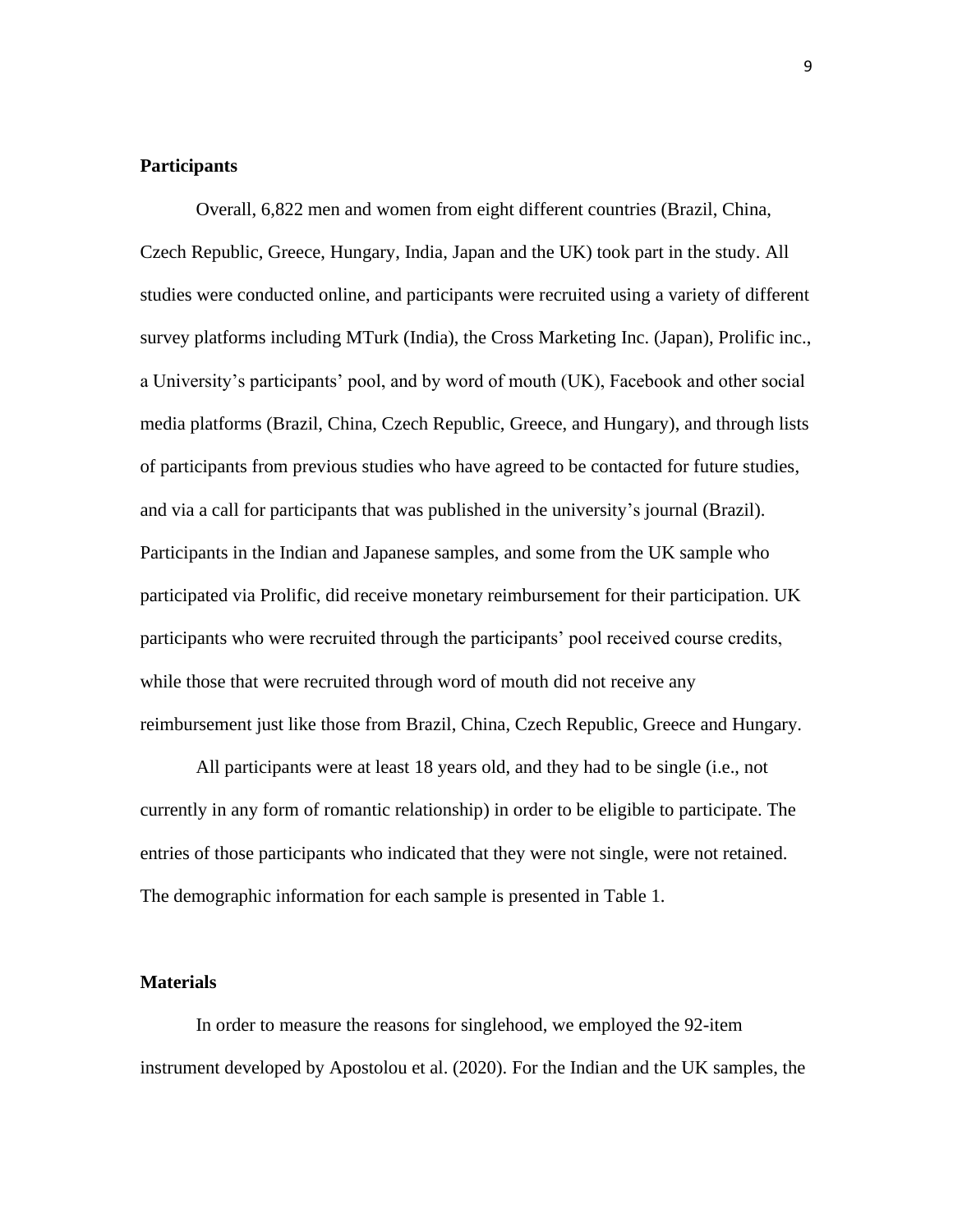English version of the instrument was used. For the samples in Brazil, China, Czech Republic, Greece, Hungary, and Japan, the instrument was translated into the native language. Back translation method was used, in the Chinese, Greek, and Japanese sample. The survey consisted of two parts. In the first part, participants were asked to indicate to what extent each of the 92 reasons contributed to their singlehood, using a five-point Likert scale (1 – Strongly agree, 5 – Strongly disagree). The order of presentation was randomized across participants. In the second part, demographic characteristics were collected.

#### **Result**

#### **Factor structure**

Our first step was to classify the 92 reasons into broader factors. For this purpose, we employed principal components analysis on the pooled sample using the direct oblimin as the rotation method. The KMO statistic indicated that our sample was very good for principal components analysis to be performed ( $KMO = .98$ ). On the basis of the Kaiser criterion (Eigenvalue  $> 1$ ), 12 factors were extracted (see Table 2). In order to classify these factors into broader domains, second-order principal components analysis was performed. In particular, 12 new variables were created, which reflected the mean of each extracted factor. Subsequently, principal components analysis was performed on these variables, using direct oblimin as the rotation method. Using the Kaiser criterion (Eigenvalue  $> 1$ ), three domains have been extracted (see Table 2).

Next, we examined whether the domain structure was similar across countries. For this purpose, we ran confirmatory factor analysis using the maximum likelihood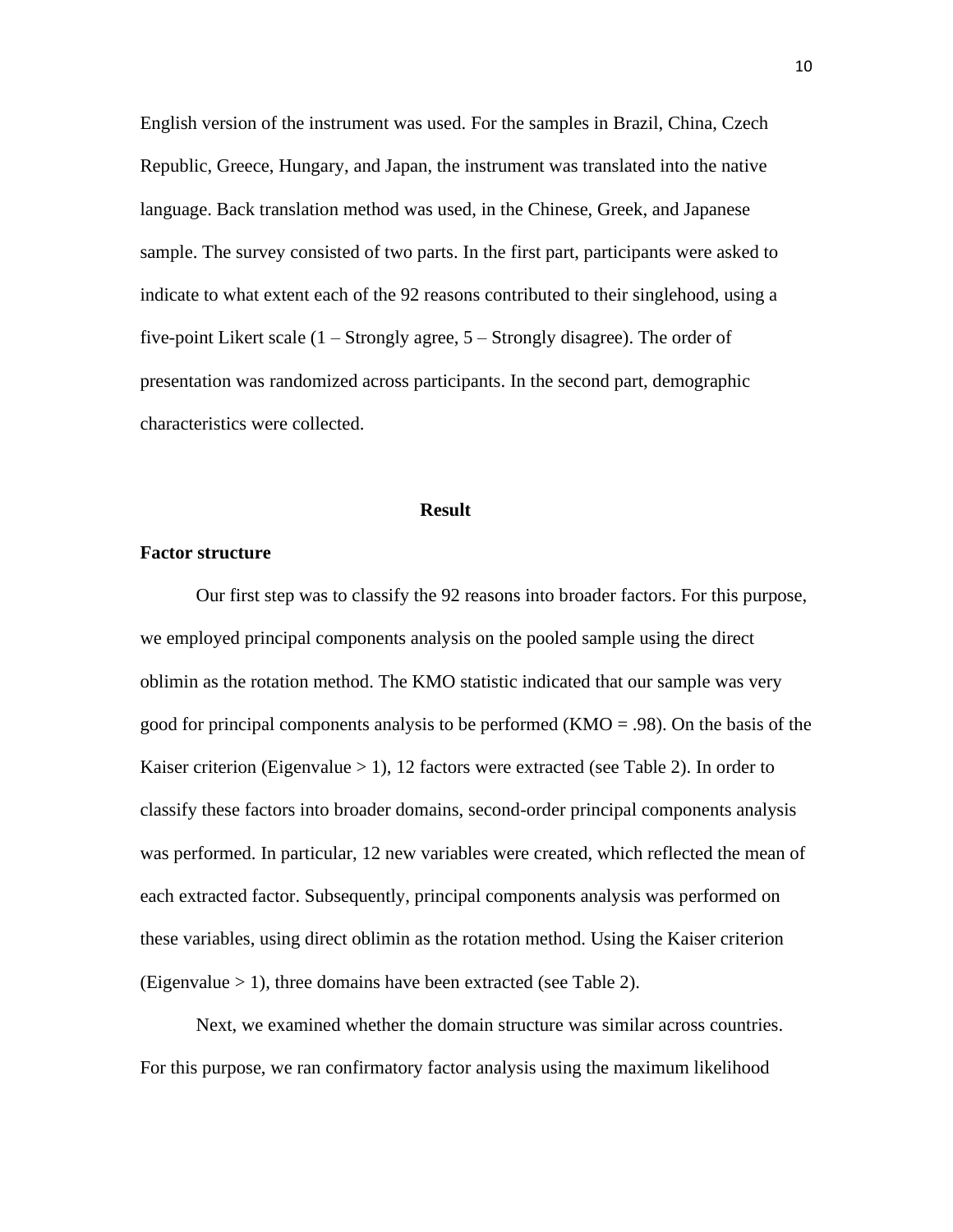method separately on each sample. In Table 3 we present three goodness of fit estimates, namely the RMSEA, the CFI and the SRMR. The RMSEA indicated that the model did not make a good fit, while the CFI and SRMR indicated that in most cases the model was a good fit. For instance, the SRMR was above 0.9 in six cases, and very close to it in two cases.

The "Poor capacity to attract mates" was the first domain to emerge, which included the "I am not good at flirting" factor – people indicated that they were single because they felt they were having difficulties attracting prospective mates due to their shyness, lack of flirting skills, introversion, and their perceived inability to detect clues of interest. The next factor to load on this domain was the "Poor achievement record," which highlighted people's reasons for their singlehood status in relation to their perceived lack of achievements and poor financial health. The "Poor looks" and the "Sexual and psychological problems" were two other factors that made up this domain.

The "Freedom" was the next domain in line, and it encompassed the "I want to be free to do whatever I want" factor, which included reasons such as wanting to be single so as to be themselves, to do things without having to answer to anyone, and because of one's intolerance of restrictions. The domain also encompassed other factors such as "I want to be free to flirt around" factor, the "Career focus" factor, and the "I prefer to be alone" factor. The third domain to emerge was the "Between relationships." Other than the "I am between relationships" factor, the domain was composed of factors such as the "I cannot find the right one," and the "I fear I will get hurt."

In order to assess their relative importance, the means and standard deviations for each domain and factor were assessed. The percentage of participants who obtained a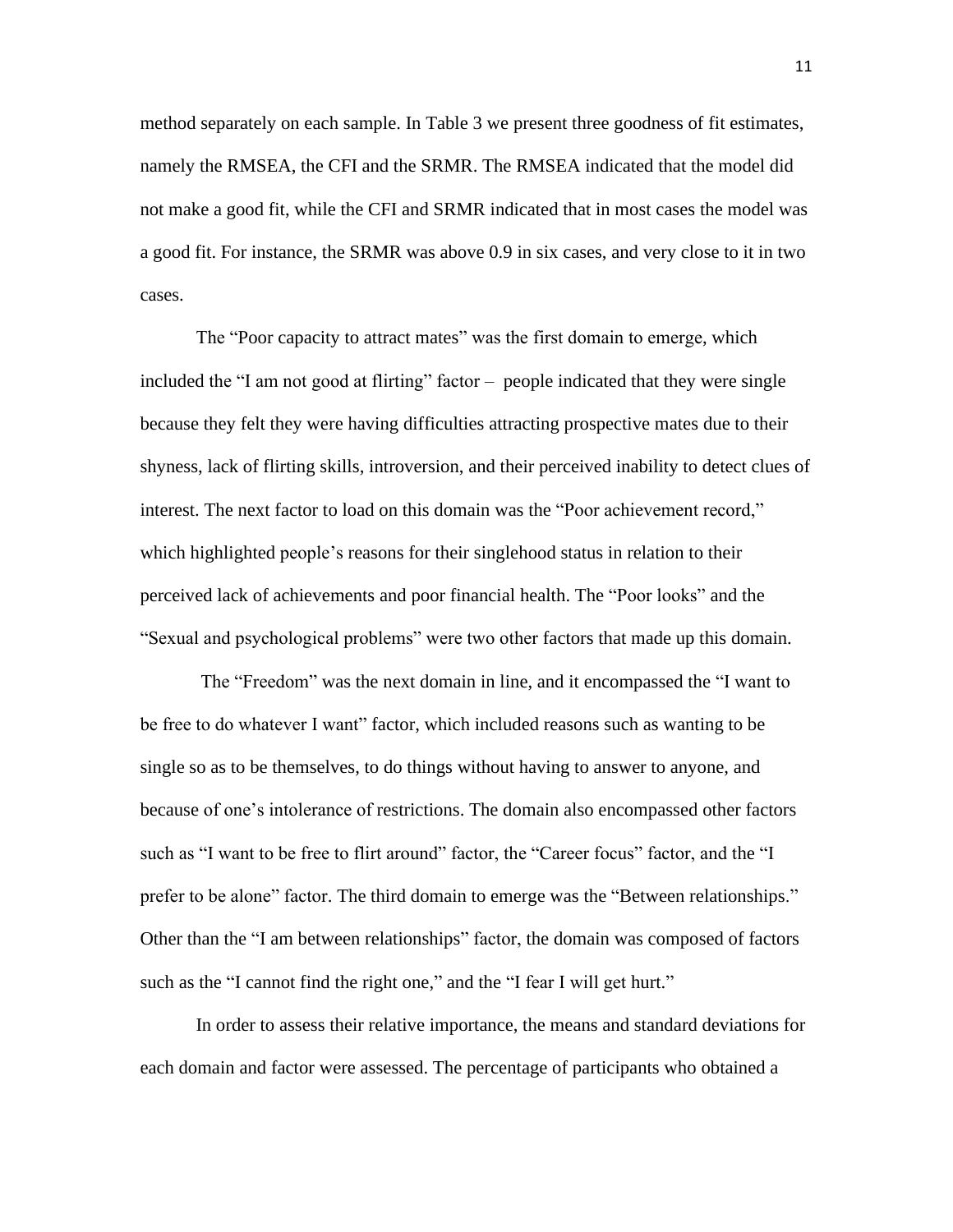mean score that was greater than "3" (i.e., the middle point of each Likert scale assessing one's response to an item) was calculated in order to evaluate the importance of each factor and domain. The results (see Table 4) indicated that the highest mean was obtained for the "I cannot find the right one" factor (59.2%), followed by the "I am not good at flirting" factor (47.3%). In terms of domains, the highest means were obtained for the "Between relationships" (33.9%) and the "Freedom" (33.8%).

### **Age and sex differences**

In order to identify sex and age effects across factors, we performed a series of MANCOVAs, where the reasons composing each factor were entered as the dependent variables, and the participants' sex and age were entered as the categorical independent and continuous independent variable respectively. The analysis was performed 12 times, once for each factor, and the results are presented in Table 4. In order to avoid the problem of alpha inflation, Bonferroni correction could be applied - hence, any effects stemming from the current and subsequent analyses that has a *p*-value larger than .004 (0.05/12) would not be considered to be statistically significant. The same procedure was repeated in order to estimate sex and age effects across domains.

Significant main effects of sex and age were found for all domains. Female participants rated the "Between relationships" domain higher than males in general, with the largest sex difference being observed for the "I fear I will get hurt" and the "I cannot find the right one" factors. With respect to age, the largest effect was found for the "I fear I will get hurt" factor, with younger individuals more likely to rate it higher than older ones. With respect to the "Freedom" domain, the largest sex difference was observed for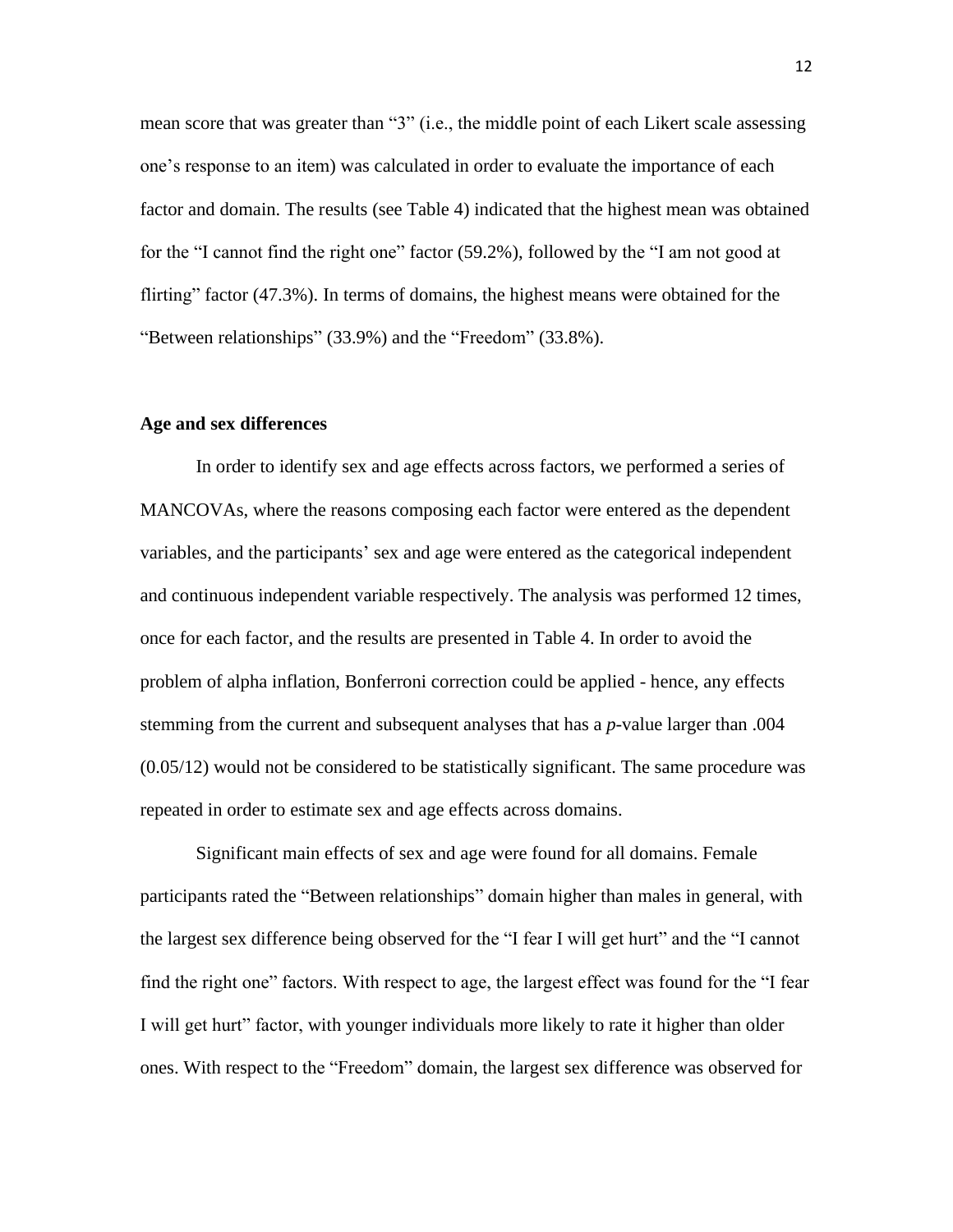the "I want to be free to flirt around" factor, with men rating it higher than women, while the reverse was true for the "I want to be free to do whatever I want" factor. With respect to age, the largest effect was for the "I want to be free to do whatever I want" factor, with younger participants rating it higher than older ones, while the reverse was true for the "Career focus" factor. Within the "Poor capacity to attract mates" domain, men were found to consistently rate factors such as the "Personal constraints," the "I am not good at flirting," and the "Poor achievement record" more highly than women, while older participants were more likely to consider the "Personal constraints" as a more important factor than younger ones, although the converse was found where the "Poor looks" factor was concerned.

#### **Country differences**

The means of factors and domains were first evaluated separately for each country. Subsequently, we ranked factors by placing the one with the highest mean first and the one with the lowest mean last (see Tables 5 and 6). Next, we ran an ANCOVA where the mean scores for a given factor (i.e., the average of the reasons making up the domain) were entered as the dependent variables, and the country and the participants' sex were entered as the independent categorical variables. Participants' age was entered as the continuous independent variable. Post-hoc analysis using Bonferroni was performed in order to find any differences between countries. The procedure was performed 12 times, once for each factor. The results are presented in Table 5. A similar procedure was followed in order to estimate differences between countries across domains, but this time the mean scores of the factors composing each domain were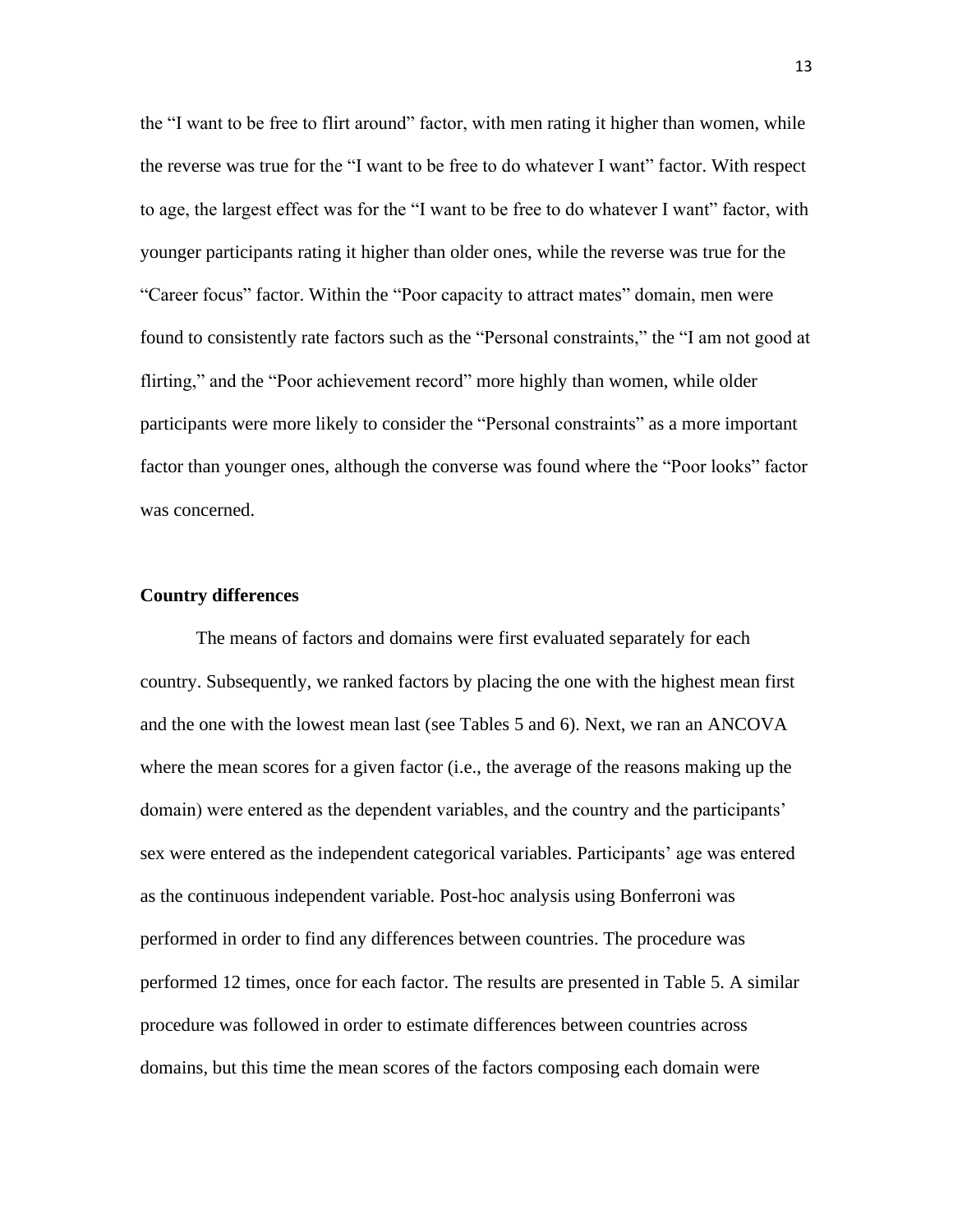entered as the dependent variables. The procedure was performed three times, once for each factor. The results are presented in Table 6, where we can see that significant main effects of the country of origin of the sample were found for all domains.

From Table 6 we can see that significant interactions between country and sex and between country and age were produced for all domains and the majority of factors. These findings suggest that the main effects of sex and age uncovered for each domain and factor, were different across countries. Accordingly, we examined significant sex and age effects across domains and factors separately for each country. Starting with factors, we ran a MANCOVA, where the reasons composing a factor were entered as the dependent variables, and the participants' sex was entered as the categorical independent variable; participants' age was entered as the continuous independent variable. The analysis was performed separately for each country. The procedure was performed 12 times, once for each factor, and the results are presented in Table 5. Similarly, in terms of domains, we ran a MANCOVA where the factors composing a domain were entered as the dependent variables, and the participants' sex was entered as the categorical independent variable; participants' age was entered as the continuous independent variable. The analysis was also performed separately for each country. The procedure was performed three times, once for each domain, and the results are presented in Table 6.

With respect to factors, there were consistencies but also variations in terms of sex and age effects (Table 5). For example, for the "I prefer to be alone" factor, significant positive age effects were found for almost all countries. However, age did not play a significant role for the UK sample, while the effect was negative for the Indian

14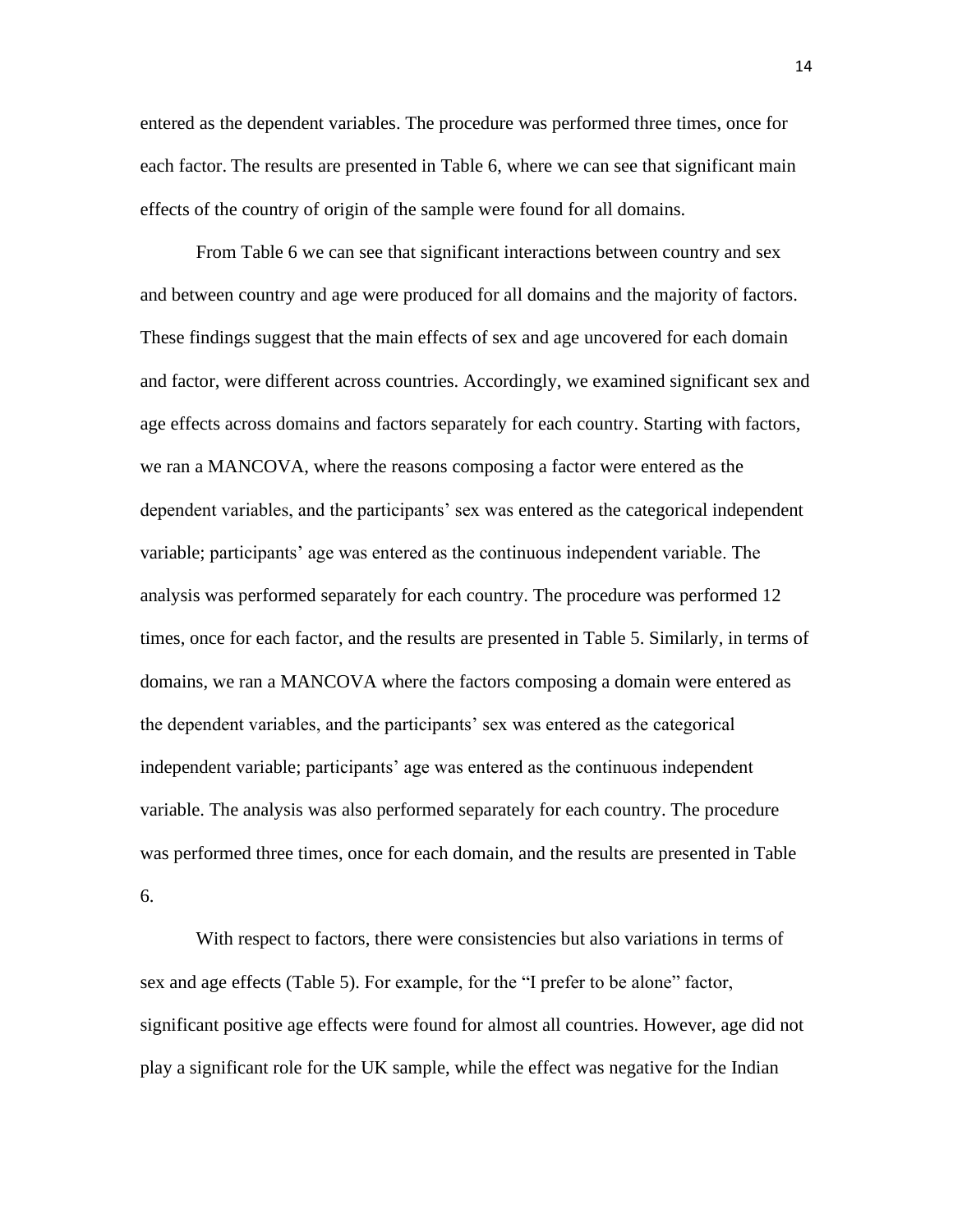sample. In the same vein, similarities and differences were found across domains. For instance, for the "Between relationships" domain, significant sex differences were found for most domains. Nevertheless, the size of these differences varied across countries, while there was no significant main effect of sex for both the Indian and the Japanese samples.

## **Discussion**

In the current research, we asked a large cross-cultural sample of single participants to rate how 92 different reasons have led them not to be in a romantic relationship. On the basis of their responses, we classified these reasons in 12 factors. The highest rated factor, was not be able to find the right one, followed by not being good at flirting, and career focus. Significant sex and age effects were found for most factors. The 12 factors were classified in three domains. The first domain reflected poor capacity to attract mates, the second freedom of choice, and the third being between relationships. The domain structure, the relative importance of each factor and domain, as well as sex and age effects were relative consistent across countries, but there were also important differences.

Consistent with the predictions of our theoretical framework, one of the broad explanations (i.e., domains) for singlehood, was one's perceived poor capacity to attract mates, while one of the highest rated factors (reported by 47% of the respondents) found to reduce this capacity, was the difficulties people encountered in flirting. This domain had the lowest mean score among the three domains, mainly due to low ratings for the personal constraints factor. This is expected, as there were likely to be relatively few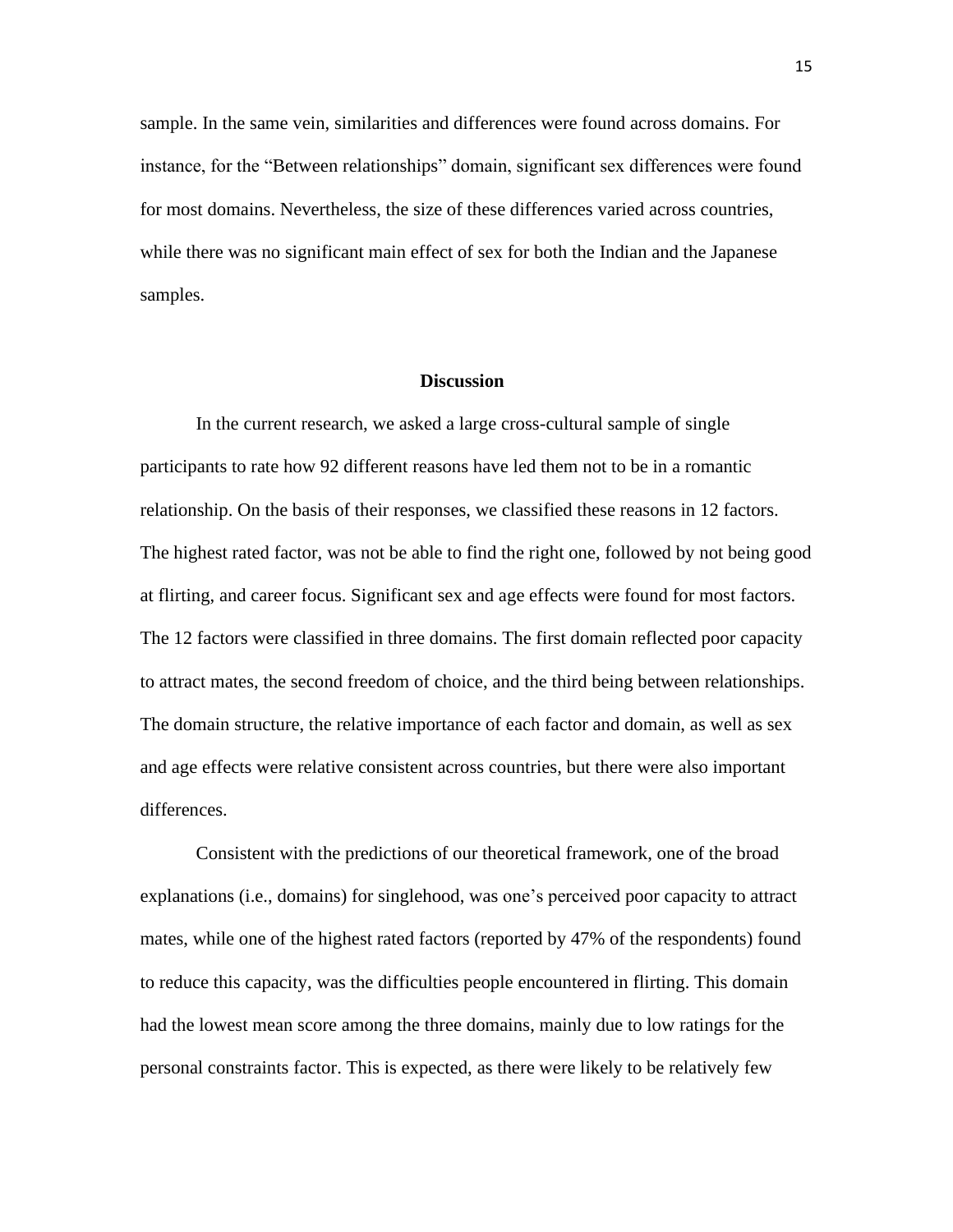people who have constraints such as a serious health problem or a handicap that have restricted their mating endeavors as a whole. The specific domain emerged also in the Greek (Apostolou, 2017) and in the American (Apostolou et al., 2020) cultural contexts, suggesting that difficulties to attract mates constitutes a universal main reason for singlehood in post-industrial societies.

Similarly, in accordance with our predictions, "Freedom," where one indicated that they were single in order to be free to do whatever they wanted, including flirting around with different partners and focusing on their careers, was also found to be an important domain for singlehood. This domain was rated as the second most important, with about 40% of the participants indicating that they were single in order to be free to do whatever they wanted, and about 42% of them choosing to do so in order to focus on their careers. Studies in the Greek (Apostolou, 2017) and in the American (Apostolou et al., 2020) cultural contexts have likewise reported comparable findings.

In line with our theoretical predictions, the "Between relationships" was another domain that emerged in the present study. Respondents indicated that they were single because they have recently broken up and/or they have not gotten over their previous partner. The period of being between relationships was also extended by participants facing difficulties in finding someone they liked, one reason being that they were very picky. The "Between relationships" domain, received the highest mean score, and its subfactor the "I cannot find the right one," was reported as a reason for being single by about 59% of the participants. However, the scores in this domain may also reflect a bias. People might have felt more comfortable saying to themselves that they were single because they have not yet found the right one, as compared to other factors such as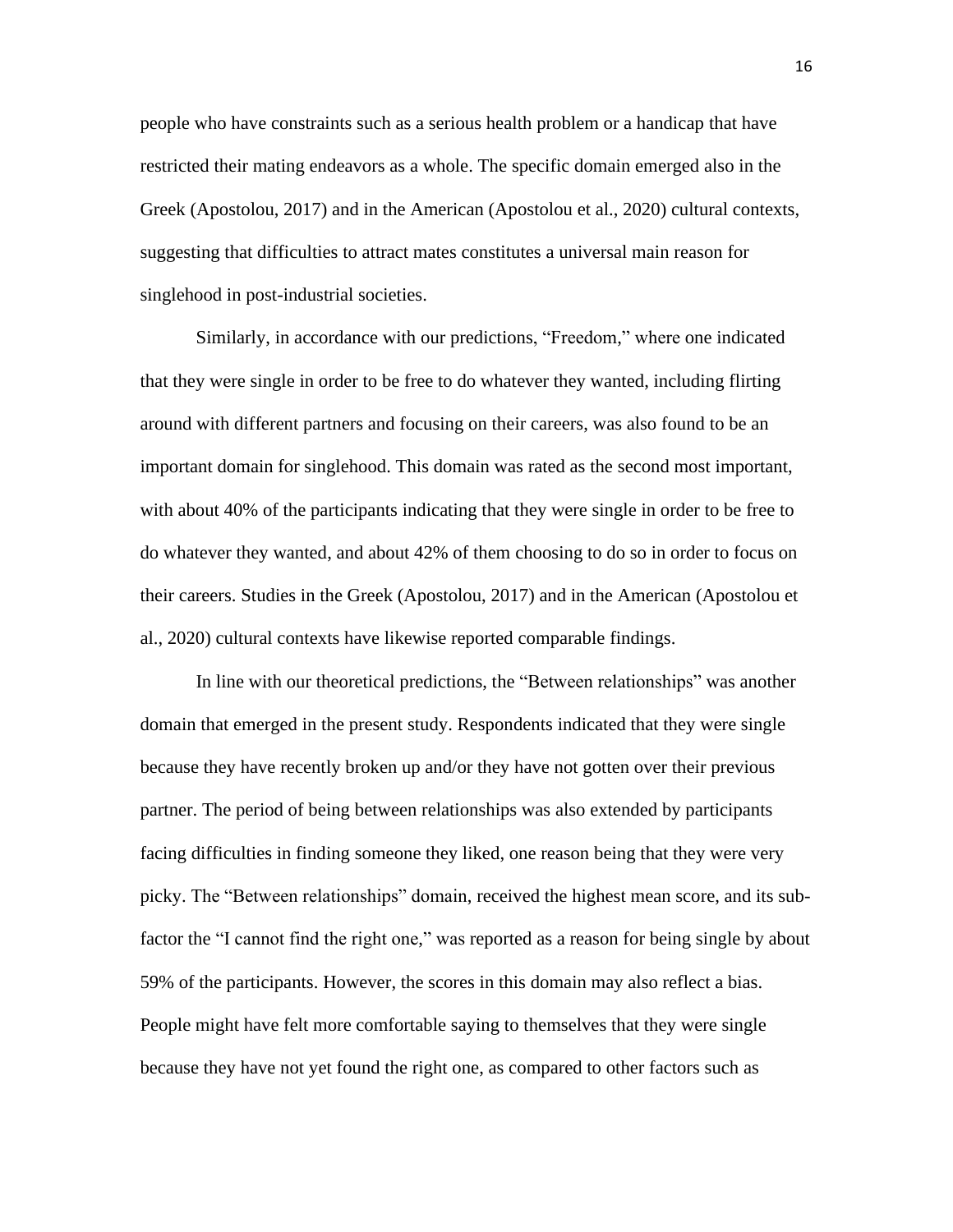perceived poor flirting skills or looks. Previous studies have identified being in between relationships as a factor, but not as a separate domain (Apostolou et al., 2020). Thus, further research is required in order to determine whether it actually constitutes a separate domain.

Contrary to our original prediction, a fourth domain, reflecting personal constraints such as health issues, did not emerge. Two factors, namely "Personal constraints" and "Sexual and psychological problems" did emerge, but they were not classified in separate domains, but under the "Poor capacity to attract mates" domain. One possible explanation is that, these factors were important in terms of impairing individuals' capacity to attract mates. Nevertheless, previous research has classified similar factors in a separate domain (Apostolou et al., 2020), and thus, further research is necessary in order to determine if these factors do indeed constitute facets of perceived poor capacity to attract mates or a separate domain altogether.

Where sex differences are concerned, men were predictably found to be more likely than women to indicate that they were single in order to be able to flirt around, while women indicated that they were more likely than men to be single because they were choosy and that they could not find the right one. The largest sex difference was with regard to the factor pertaining to the apprehension about getting hurt, where women gave higher scores than men. In terms of domains, the largest sex difference, as predicted by the evolutionary mismatch problem, pertains to one's perceived poor capacity to attract mates, with men giving higher scores than women. Although sex differences were found in all factors and domains, the effect sizes indicated that these differences were generally small, indicating that men and women were single for similar reasons.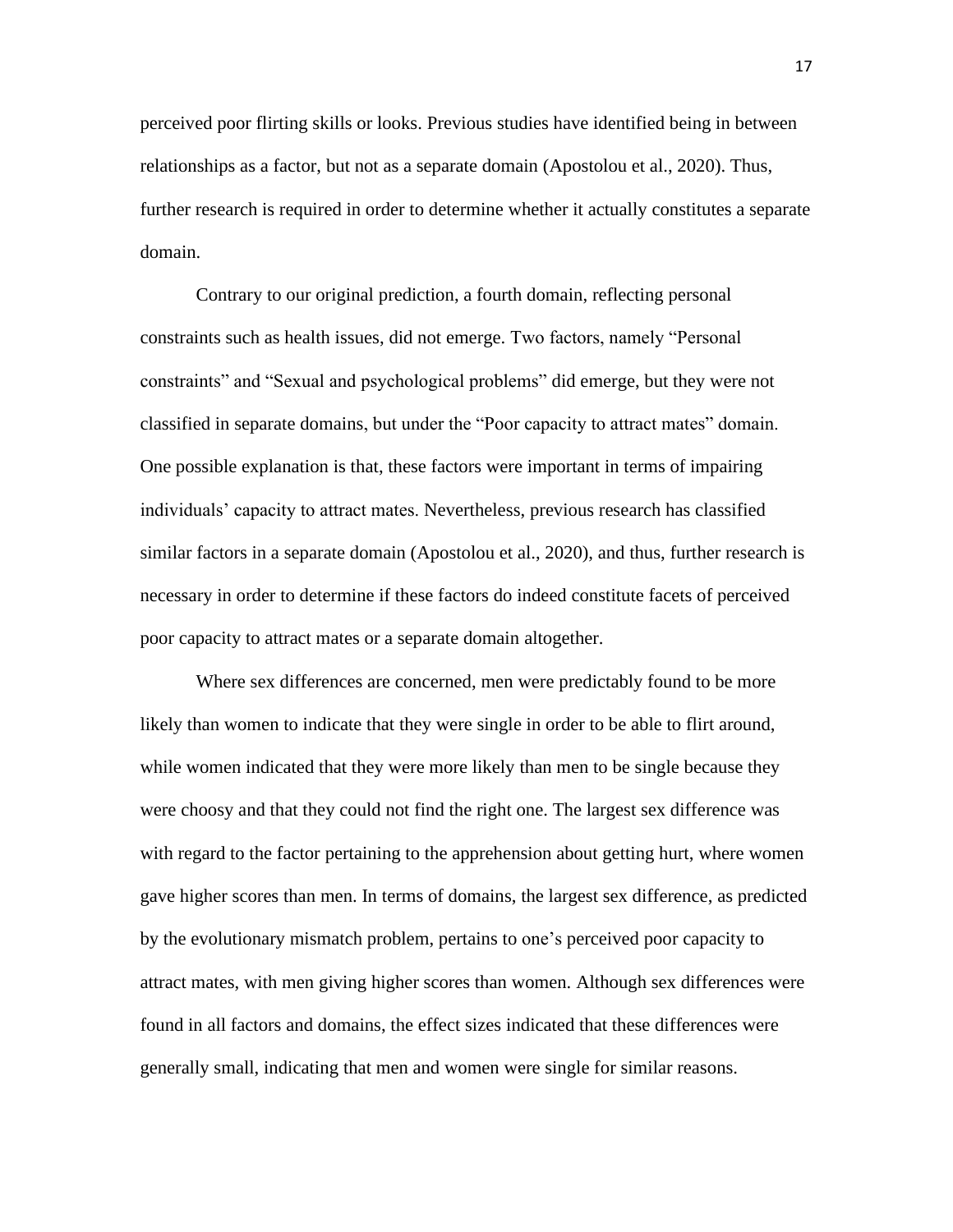In terms of age, younger people were predictably more likely than older ones to report that they were single because they wanted to flirt around, to be free to do what they have desired to do, and because they felt they lacked good flirting skills. The largest age effect was for the "Personal constraints" factor. This is expected, as this factor is composed of reasons such as having offspring from former relationships and health problems, which are strongly predicted by age. Among the largest effects was in regard to the "Poor looks" factor, where younger participants gave higher scores than older ones. This finding suggests that younger people possibly ascribe more importance to the appearance of a prospective partner, and hence, younger people who felt they were not attractive, might report it to be a more relevant reason for being single than older ones.

Moving on, there were apparent similarities in the importance attributed to the reasons for singlehood across different countries. Both the domain structure and the hierarchy of reasons were relatively similar across different cultural samples. For instance, the "I am not good at flirting" factor, ranked near the top of the hierarchy of reasons for most countries, while the "Personal constraints" factor was found at the bottom of the hierarchy in most countries. There were also general consistencies in the direction and the significance of all the sex and age effects. For instance, in relation to the "Poor looks" factor, age was significant in all countries, while a significant sex difference was found in all countries in relation to the "Poor achievement record" factor, with men giving higher scores than women.

Nonetheless, there were also notable country differences in the level of importance attributed to each domain and factor. For instance, participants in Greece and Brazil, were similar with regard to the attribution of higher scores to the "Between

18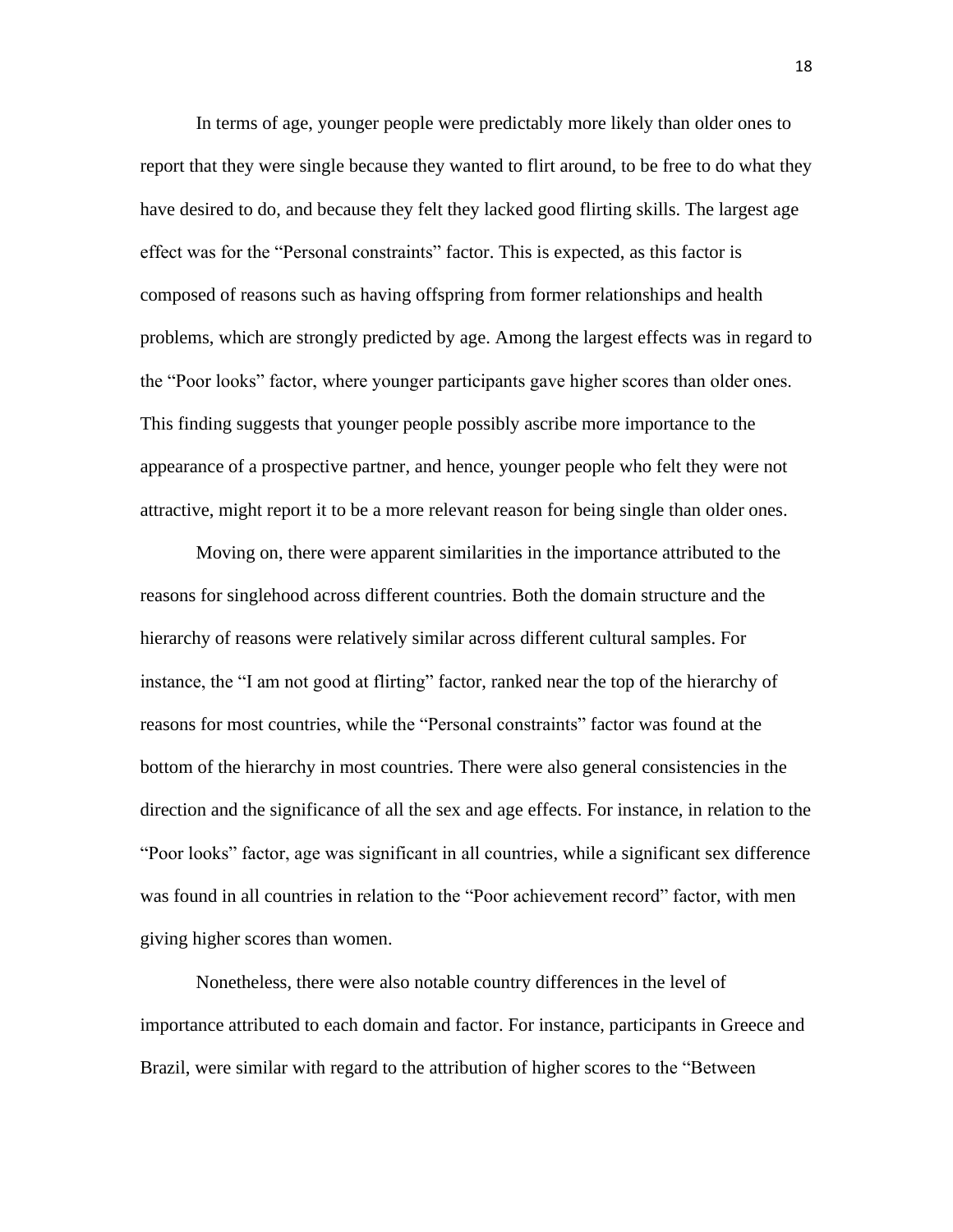relationships" domain, but participants in China and Japan were more similar to each other in assigning the highest scores to the "Freedom" domain. In contrast to participants in other countries, participants in Japan gave the highest score for the "Poor capacity to attract mates" domain. There was also considerable variation in the effect sizes of the sex and age differences. As indicated earlier, the largest sex differences were found over the "Poor capacity to attract mates" domain, and these were observed from participants from countries like the UK, China and Japan, but only relatively moderate sex differences were found for participants in Brazil and Czech Republic. Similarly, the largest age effects were found for the "Poor capacity to attract mates" domain, with the largest difference observed in respondents in Greece, and the smallest in respondents in China.

The differences between different cultural groups, are most probably a reflection of both sample and actual cultural differences. We could use China as an example. Chinese participants were more likely to indicate the "Freedom" domain as the most important reasons for singlehood than those of other countries with the exception of India. One possible reason is that this domain is perceived to be more important for younger individuals than for older ones, and the Chinese sample is younger than those of other samples in this current study. In addition, Chinese parents are believed to be more hands-on where their children's daily activities and issues are concerned, than those of other countries, and this is arguably where many parents-children conflicts arise (Chen-Gaddini, Liu, & Alameda, 2020). Consequently, when young adults reach an age when they are ready to enter a university, they might try to seek more personal space than people from other cultures.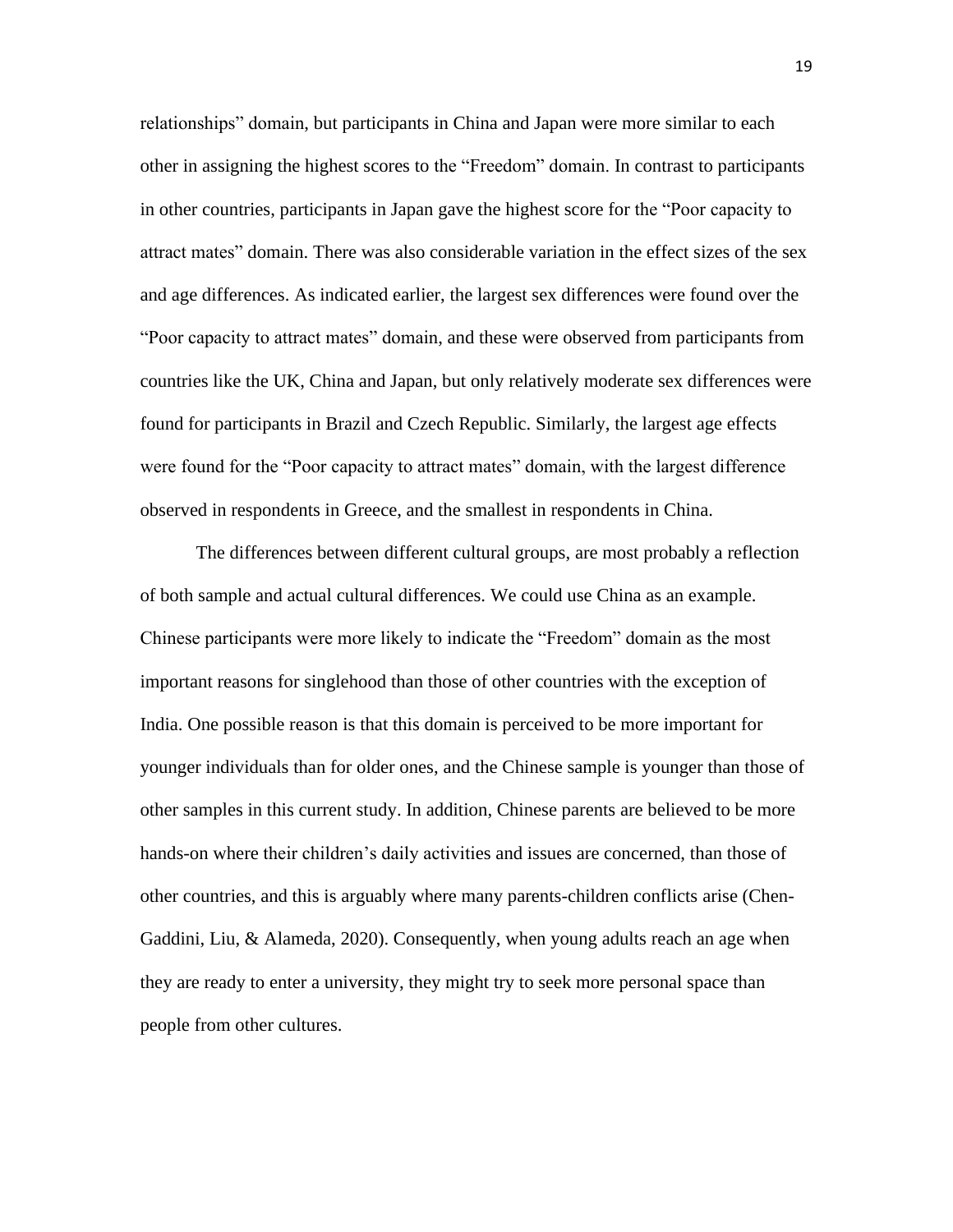Although the current study has sought to examine cross-cultural similarities and consistencies in regard to the reasons for singlehood, it is beyond its scope to identify the cultural factors responsible for the observed differences. The complexity of the phenomenon, along with the many cultural differences that are likely to exist between countries, mean that additional research dedicated to this endeavor is needed.

One limitation of the current work is that it was based on self-report data, which tended to be susceptible to several biases. For instance, in order to protect their selfesteem, people may be unwilling to admit, even to themselves, that they were single because they have experienced some difficulties with flirting, and they might be more likely to indicate that they were single because they have preferred it to be that way instead. In addition, our analysis was based on non-probability samples, so our findings may not readily generalize to the wider population. Moreover, although we have employed a large list of possible reasons for being single, there may well be other more culture-specific reasons which have not been adequately captured by the current scale. For instance, people may be taking time to select a mate so as to make better choices, and the length of this time period can be affected by cultural factors.

Furthermore, many different factors are likely to play a moderating role, but in the current research we have assessed only the effects of sex and age. For example, spending long hours at work where there may be institutional constraints on romantic encounters may be such a factor. Similarly, parents may impose selection limitations on mate choice, especially on daughters, even in developed countries (Apostolou et al., 2015). Such limitations may effectively reduce the pool of available mates, increasing the probability of being single. Accordingly, it would be fruitful for future research to examine how the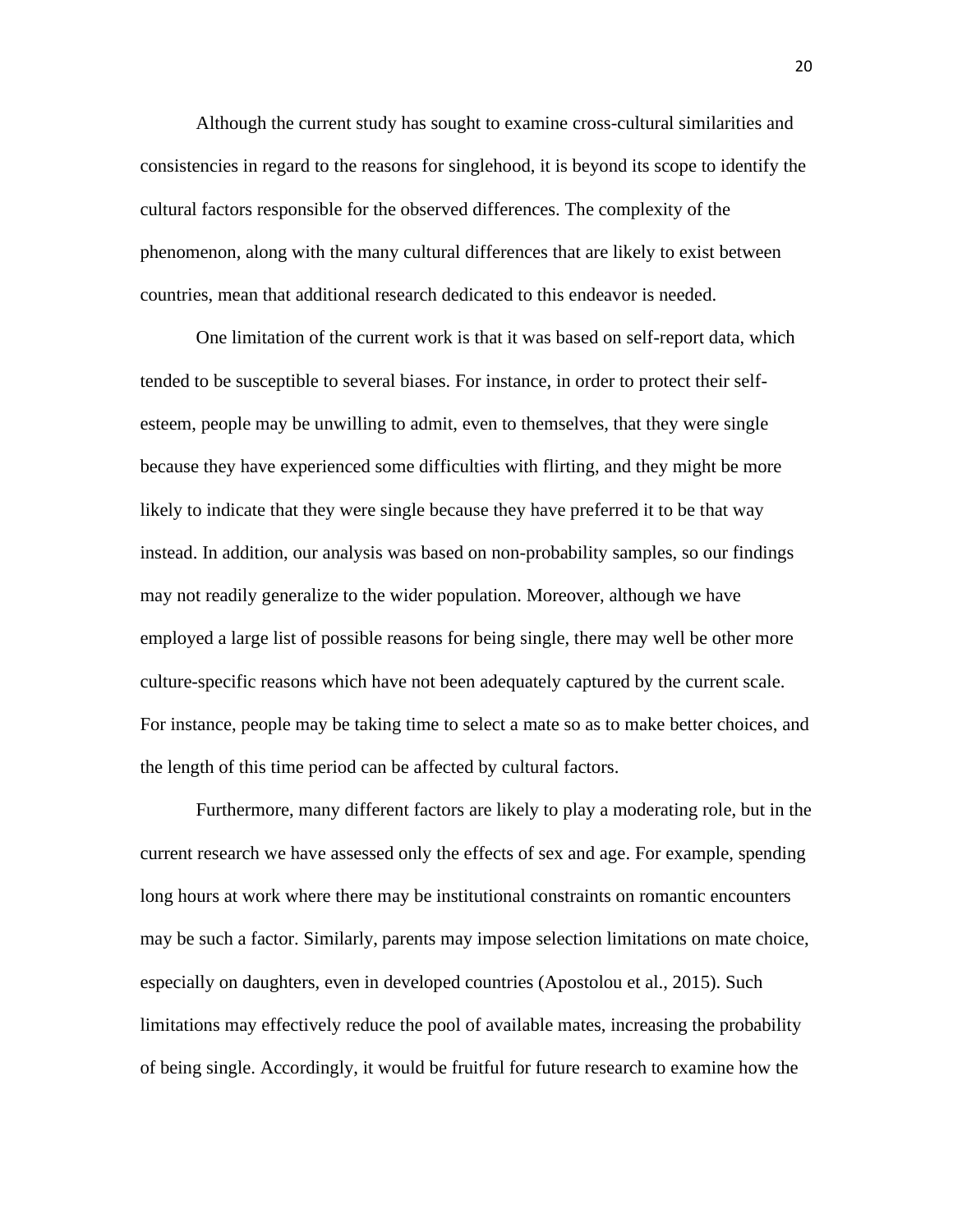degree of parental influence over mating affects the reasons for being single. Such degree is also influenced by cultural factors, and considerable cross-cultural variation is expected. For instance, in our sample, parents are more likely to interfere and impose limitations to their children in India and in China than in the UK and the Czech Republic.

In addition, another important factor which is likely to affect the reasons for being single is sexual orientation. More specifically, across cultures, same-sex attraction is generally not socially approved (Fone, 2000), so homosexual people may prefer to be single rather than enter into a socially acceptable relationship. This reason is captured by the "Personal constraints" factor, which includes reasons such as "Because of my sexual orientation" and because "My relationship may not be socially acceptable." However, other reasons may be affected by sexual orientation. For example, heterosexual people are more likely to have children than homosexual people, so children from previous relationships may be less likely to be a constraint for the latter in forming an intimate relationship. Accordingly, future research needs to specifically examine the effect of sexual orientation on the reasons for being single.

Singlehood is a fascinating and complex phenomenon, with many facets and contingencies. Although future research should expectedly add to this gradually expanding body of evidence by exploring other yet-to-examined aspects of singlehood, the current findings does provide more clarity about a phenomenon that has enormous implications on a societal (e.g., given the chronic issue of low birth rates in many highincome countries) and economical level (e.g., the financial implications of a gradually shrinking local population) for countries across the globe.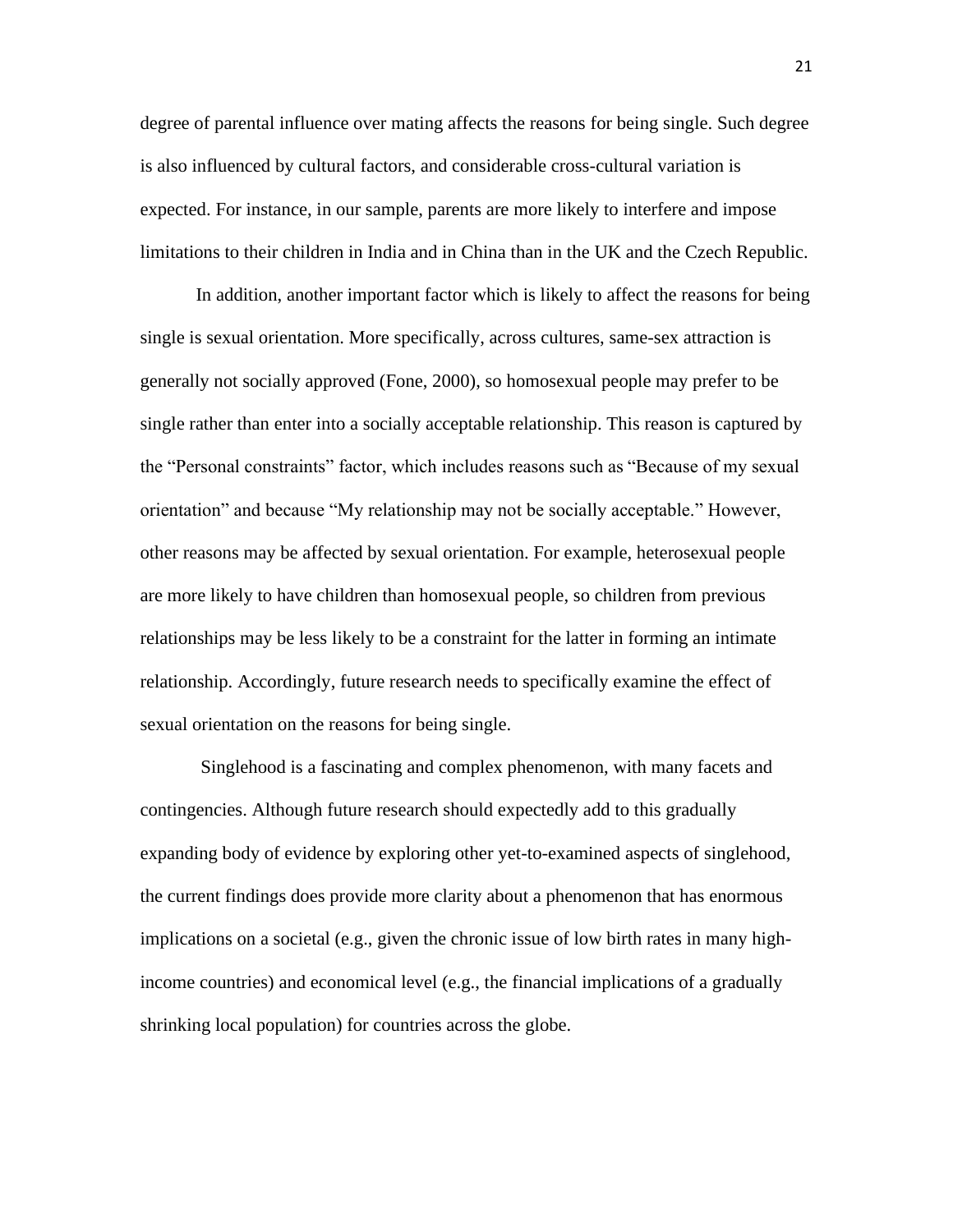#### **References**

- Apostolou, M. (2007). Sexual selection under parental choice: The role of parents in the evolution of human mating. *Evolution and Human Behav*ior, 28, 403–409.
- Apostolou, M. (2010). Sexual selection under parental choice in agropastoral societies. *Evolution and Human Behavior,* 31, 39–47.
- Apostolou, M. (2012). Sexual selection under parental choice: Evidence from sixteen historical societies. *Evolutionary Psychol*ogy, 10, 504-518.
- Apostolou, M. (2015). Past, present and why people struggle to establish and maintain intimate relationships. *Evolutionary Behavioral Sciences*. 9, 257–69.
- Apostolou, M. (2017). Why people stay single: An evolutionary perspective. *Personality Individual Differ*ences, 111, 263-271.
- Apostolou, M. (2019). Why men stay single: Evidence from Reddit. *Evolutionary Psychological Science*. 5, 87–97.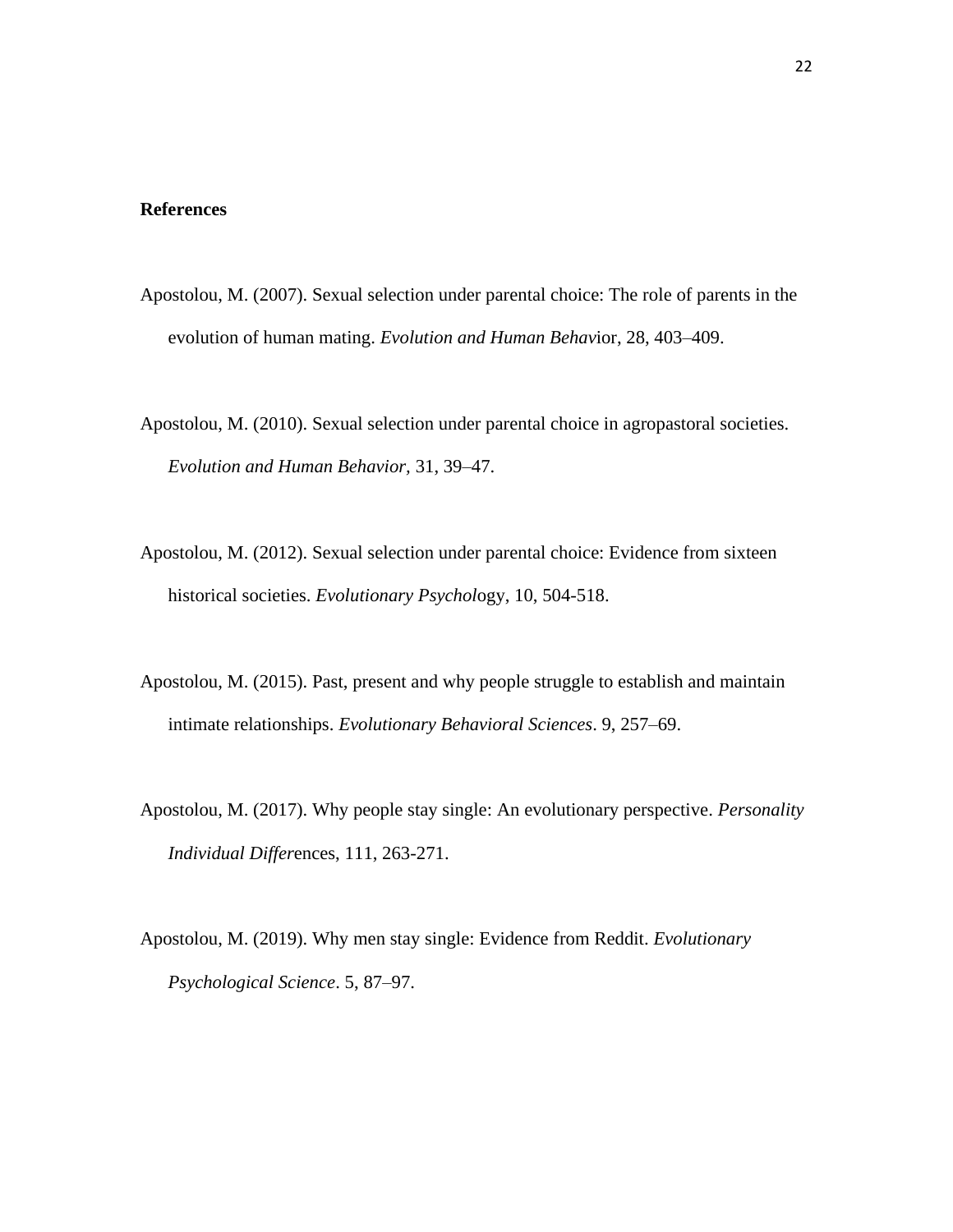- Apostolou, M., Kasapi, K. & Arakliti, A. (2015). Will they do as we wish? An investigation of the effectiveness of parental manipulation on mating behavior. *Evolutionary Psychological Science*, *1*, 28-36.
- Apostolou, M., O, J., & Esposito, G. (2020). Singles' reasons for being single: Empirical evidence from an evolutionary perspective. *Frontiers in Psychology*, *11*, Article 746.
- Apostolou, M., Papadopoulou, I., & Georgiadou, P. (2019). Are people single by choice: Involuntary singlehood in an evolutionary perspective. *Evolutionary Psychological Science*, *5*, 98–103.
- Apostolou, M. & Wang, Y. (2019). The association between mating performance, marital status, and the length of singlehood: Evidence from Greece and China. *Evolutionary Psychology*. https://doi.org/10.1177/1474704919887706
- Buss, D.M. (2017). *The evolution of desire: Strategies of human mating* (4th ed.). Basic Books.
- Buss, D.M., Goetz, C., Duntley, J.D., Asao, K., & Conroy-Beam, D. (2017). The mate switching hypothesis. *Personality and Individual Differences*, *104*, 143-149.
- Buss, D. M., & Schmitt, D. P. (1993). Sexual strategies theory: An evolutionary perspective on human mating. *Psychological Review, 100,* 204–232.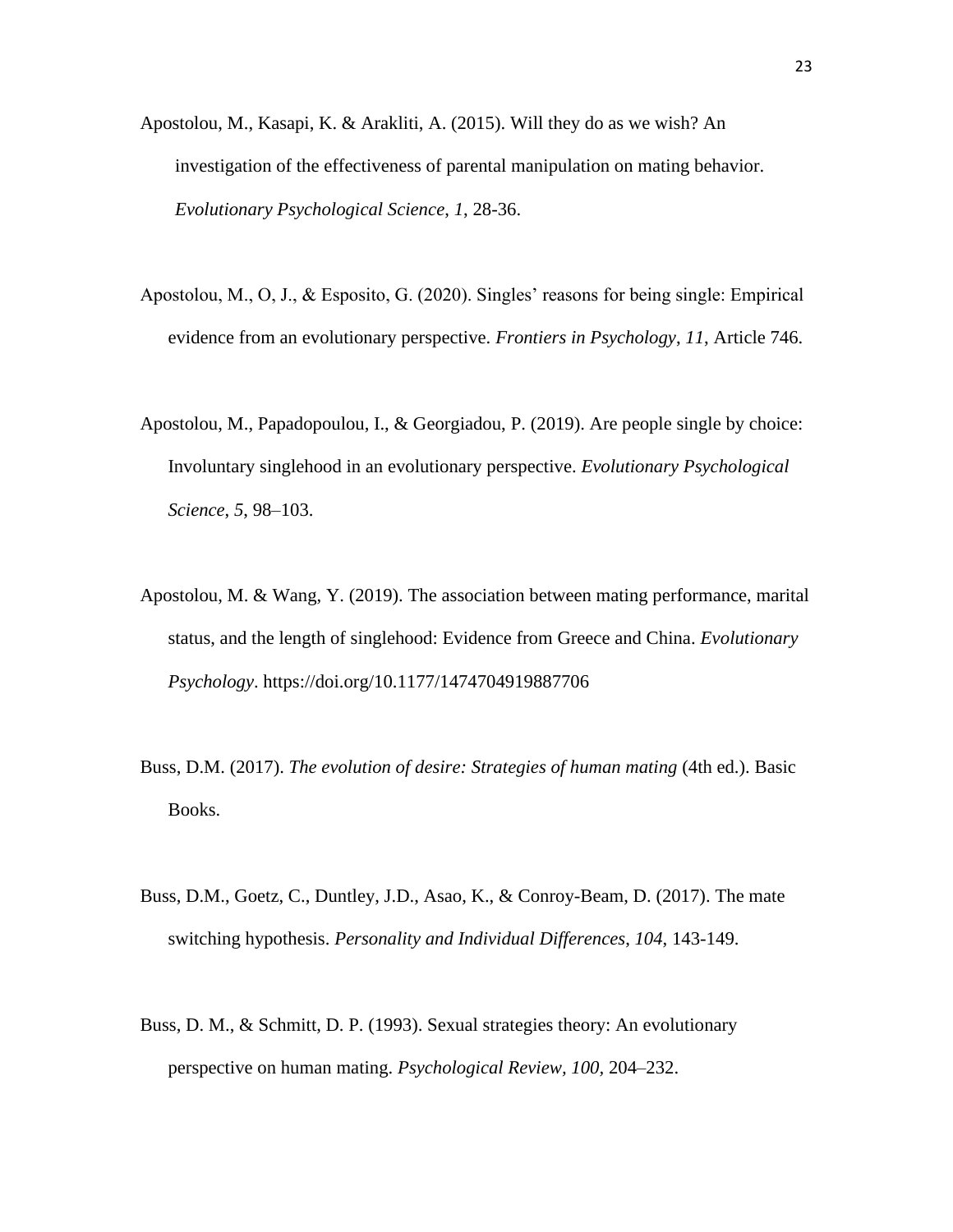- Buss, D.M., & Schmitt, D.P. (2019). Mate preferences and their behavioral manifestations. *Annual Review of Psychology*, *70*, 77-110.
- Chen-Gaddini, Liu M., & Alameda,W. (2020)."It's my own business!": Parental control over personal issues in the context of everyday adolescent–parent conflicts and internalizing disorders among urban Chinese adolescents. *Developmental Psychology, 56*, 1775–1786.

Cherlin, A. J. (2009). *The marriage-go-round*. Alfred A. Knopf.

- Coontz, S. (2005). *Marriage, a history: From obedience to intimacy, or how love conquered marriage.* New York: Viking.
- Crawford, C. (1998). Environments and adaptations: Then and now. In: Crawford, C., and Krebs, D., editors. *Handbook of evolutionary psychology* (pp. 275–302). New York: Erlbaum.
- DePaulo, B. M., & Morris, W. L. (2005). Singles in society and in science. *Psychological Inquiry*, *16*, 57-83.
- Fletcher, G. J., Simpson, J. A., Campbell, L., & Overall, N. C. (2015). Pair-bonding, romantic love, and evolution: The curious case of Homo sapiens. *Perspectives on Psychological Science*, *10*, 20-36.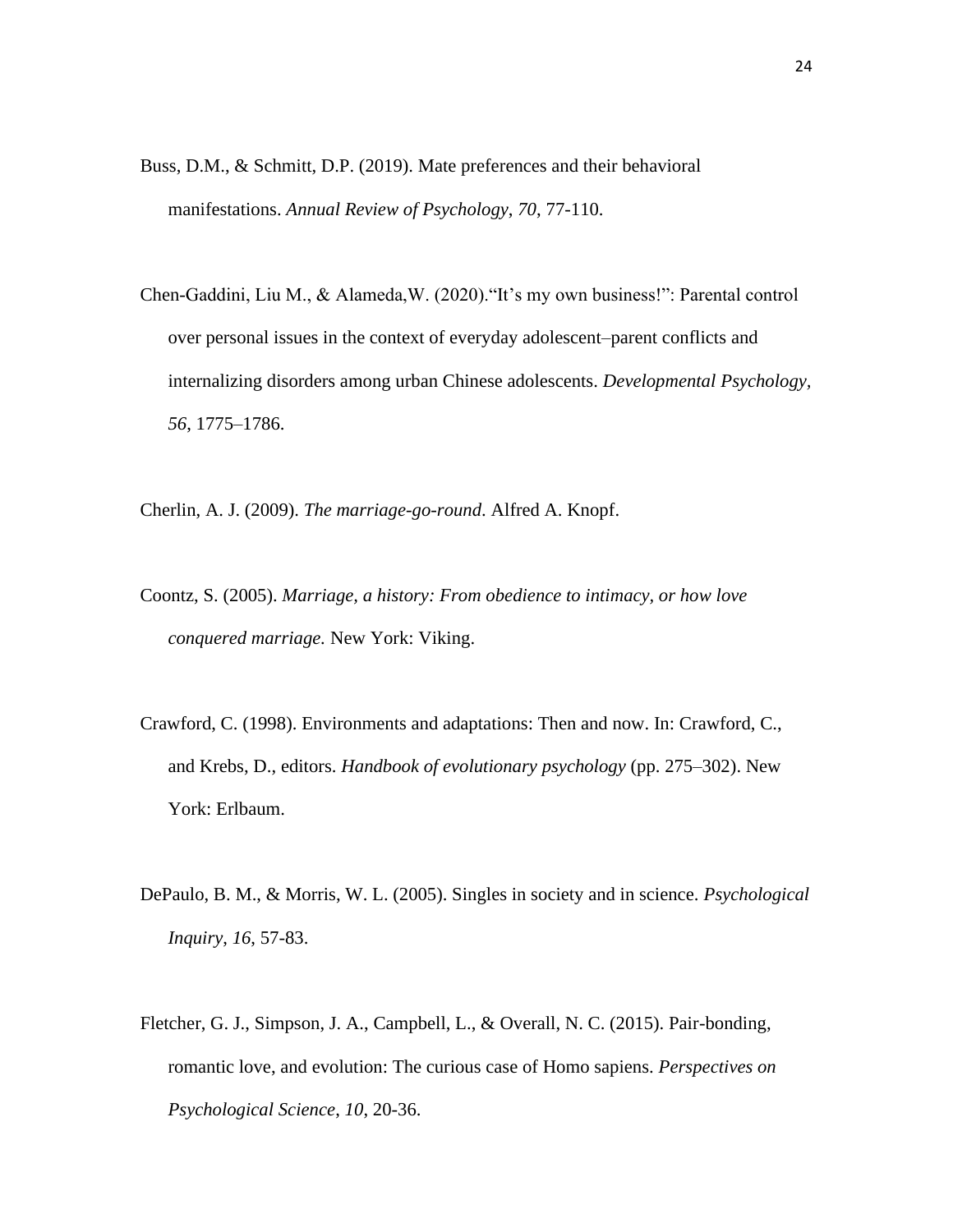Fone, B. (2000). *Homophobia: A history*. Picador.

- Goetz, C. D., Pillsworth, E. G., Buss, D. M., & Conroy-Beam, D. (2019). Evolutionary mismatch in mating. *Frontiers in Psychology*, *10*.
- Li, N.P., van Vugt, M., & Colarelli, S.M. (2017). The evolutionary mismatch hypothesis: Implications for psychological science. *Current Directions Psychological Sci*ence, 27, 38–44.
- Perilloux, C., Cloud, J. M., & Buss, D. M. (2013). Women's physical attractiveness and short-term mating strategies. *Personality and Individual Differences*, *54*, 490-495.

Pew Research Center (2013). Online Dating & Relationships. Retrieved from: http://www.pewinternet.org/files/oldmedia/Files/Reports/2013/PIP\_Online%20Dating%202013.pdf

Puts, D. A. (2010). Beauty and the beast: Mechanisms of sexual selection in humans. *Evolution and Human Behavior*, *31*, 157–175.

Puts, D. A. (2016). Human sexual selection. *Current Opinion in Psychology*, *7*, 28–32.